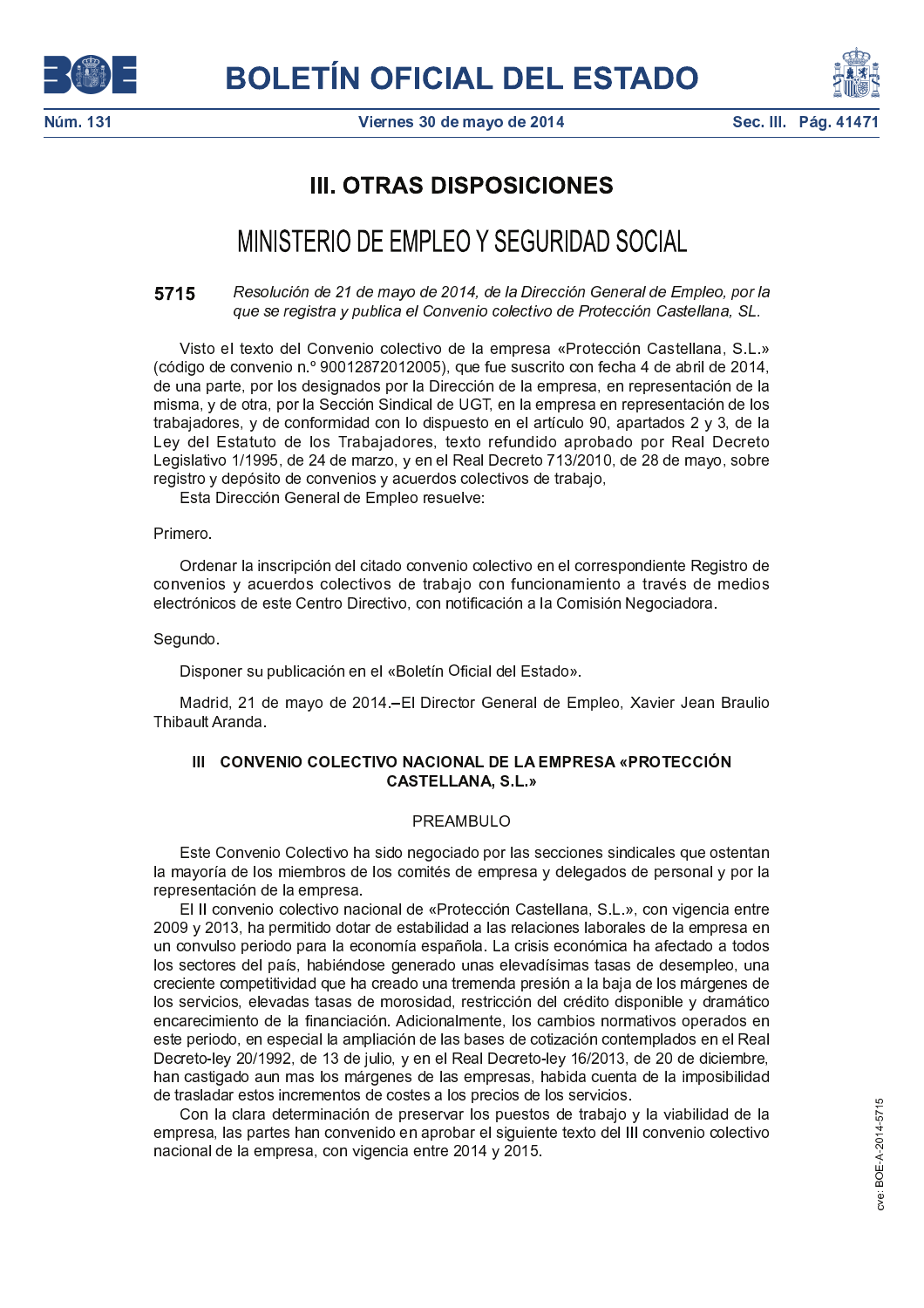



# CAPÍTULO I

# Extensión y eficacia

Artículo 1. Ámbito Personal y Funcional de Aplicación.

El presente Convenio Colectivo establece las normas básicas de las relaciones laborales entre la empresa «Protección Castellana, S.L.» y todos sus trabajadores, cualesquiera que sea su categoría laboral.

En cuanto a los altos cargos se estará a lo dispuesto en las disposiciones específicas aplicables a estos casos.

# Artículo 2. Ámbito Territorial.

Las normas del presente convenio serán de aplicación en todos los centros de trabajo que la empresa tiene en la actualidad y los que puedan establecerse en el futuro en el todo el territorio español

# Artículo 3 *Ámbito Temporal*.

El presente Convenio entrará en vigor el día 1 de enero de 2014, con independencia de la fecha de su publicación en el «Boletín Oficial del Estado», y mantendrá su vigencia hasta el 31 de diciembre de 2015.

# Artículo 4 Denuncia.

La denuncia del presente Convenio se entenderá automática al momento de su vencimiento, en este caso, el 31 de diciembre de 2015.

# Articulo 5 Principio de Igualdad.

El presente Convenio, su interpretación y aplicación, se rige por el principio de igualdad y no discriminación por razones personales que consagran los artículos 14 de la Constitución y 17.1 del Estatuto de los Trabajadores, y muy especialmente por el principio de igualdad efectiva de mujeres y hombres que ha desarrollado la Ley Orgánica 3/2007, de 22 de marzo, cuyas previsiones se consideran como referencia interpretativa primordial del presente Convenio Colectivo.

Todas las referencias en el texto del convenio a «trabajador» o «empleado», «trabajadores» o «empleados», «operario» u «operarios», se entenderán efectuadas indistintamente a las personas, hombre o mujer, que trabajan en las empresa comprendidas en el ámbito funcional expresado en el artículo 1.

# Artículo 6. Unidad de convenio y vinculación a la totalidad.

Las condiciones pactadas en el presente Convenio Colectivo constituyen un todo orgánico e indivisible.

# CAPÍTULO II

### Absorción y compensación

Artículo 7 Absorción, compensación y garantía «ad personam».

Las condiciones económicas de toda índole pactadas en este Convenio forman un todo orgánico y sustituirán, y serán compensables y absorbibles en cómputo anual y global con todas las existentes en la actualidad, cualquiera que sea la naturaleza, origen o denominación de las mismas.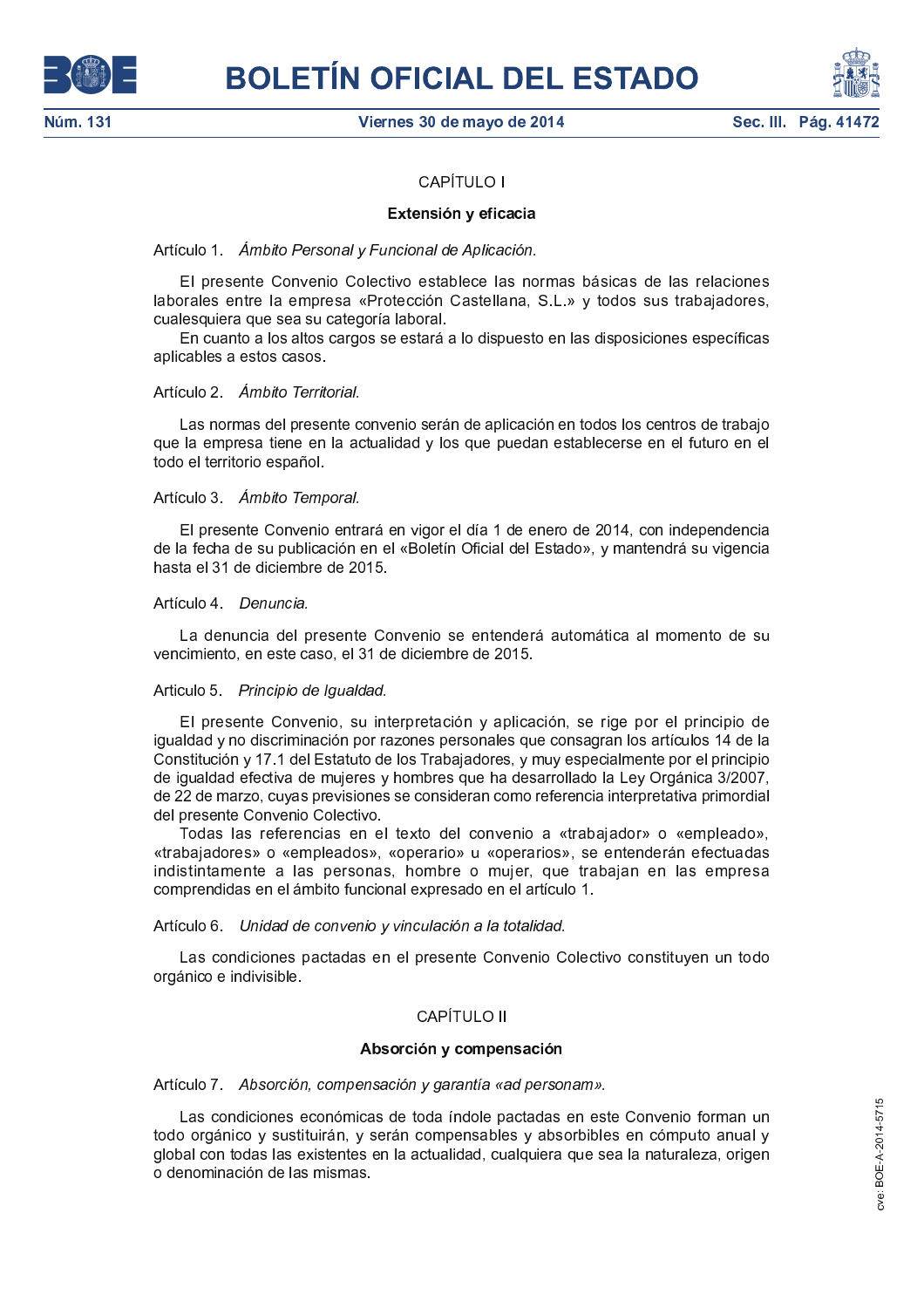

Viernes 30 de mayo de 2014



No obstante, se respetarán las condiciones superiores implantadas con anterioridad a la entrada en vigor de este convenio, examinadas en su conjunto y en cómputo anual, que tendrán naturaleza de «ad personam». Asimismo, en aquellos casos en que existan acuerdos cerrados de jornada y salario en determinados servicios se respetarán los mismos.

# **CAPÍTULO III**

# Comisión Paritaria

Artículo 8

Se constituye una Comisión Paritaria, la cual estará integrada por tres miembros de la Empresa y tres miembros de la Representación Sindical firmantes de este Convenio.

La Comisión fija como sede de las reuniones el domicilio de la empresa.

Serán funciones de la Comisión Paritaria:

a) Interpretación de la totalidad de los artículos del presente Convenio Colectivo.

b) Conciliación previa preceptiva a conflictos colectivos que supongan la interpretación de las normas del presente Convenio.

b.1) En estos casos se planteará por escrito la cuestión objeto de litigio ante la Comisión Paritaria, siete días antes de la planificación de la reunión para su inclusión en el orden del día. Dicho orden del día se enviará a las partes, tres días antes de la celebración de la reunión, que deberá celebrarse obligatoriamente dentro de los quince días siguientes a la recepción del escrito.

b.2) Cualquiera de las partes de la Comisión Paritaria podrá convocar dichas reuniones. La parte convocante estará obligada a comunicar a todos los componentes, por carta certificada con acuse de recibo, en los plazos descritos en el apartado anterior. La convocatoria contendrá lo siguiente: Orden del día, fecha y hora de la reunión.

b.3) Para que las reuniones sean válidas, previa convocatoria, tendrán que asistir a las mismas un número del 50% de miembros por cada una de las representaciones.

b.4) Cada representación entre empresa y trabajadores tomará su decisión por mayoría simple de votos. Las decisiones adoptadas por la Comisión Paritaria tendrán siempre carácter vinculante.

b.5) Siempre que se reúnan los miembros de la Comisión Paritaria, los gastos correrán a cargo de la empresa, quedando liberada la parte social por el tiempo que dure la negociación.

c) Seguimiento de la aplicación de lo pactado.

d) Las funciones previstas en el artículo 82.3 del Estatuto de los Trabajadores relativas al procedimiento de inaplicación de las condiciones de trabajo previstas en este convenio.

# **CAPÍTULO IV**

# Principios Generales de la Organización del Trabajo

Artículo 9 Principios Generales.

La organización práctica del trabajo, con sujeción a este Convenio Colectivo y a la legislación vigente, es facultad de la dirección de la empresa.

Sin merma de la autoridad que corresponde a la dirección, los trabajadores, por medio de sus representantes legales, tendrán las funciones que les otorga el presente Convenio, el Estatuto de los Trabajadores y demás disposiciones vigentes.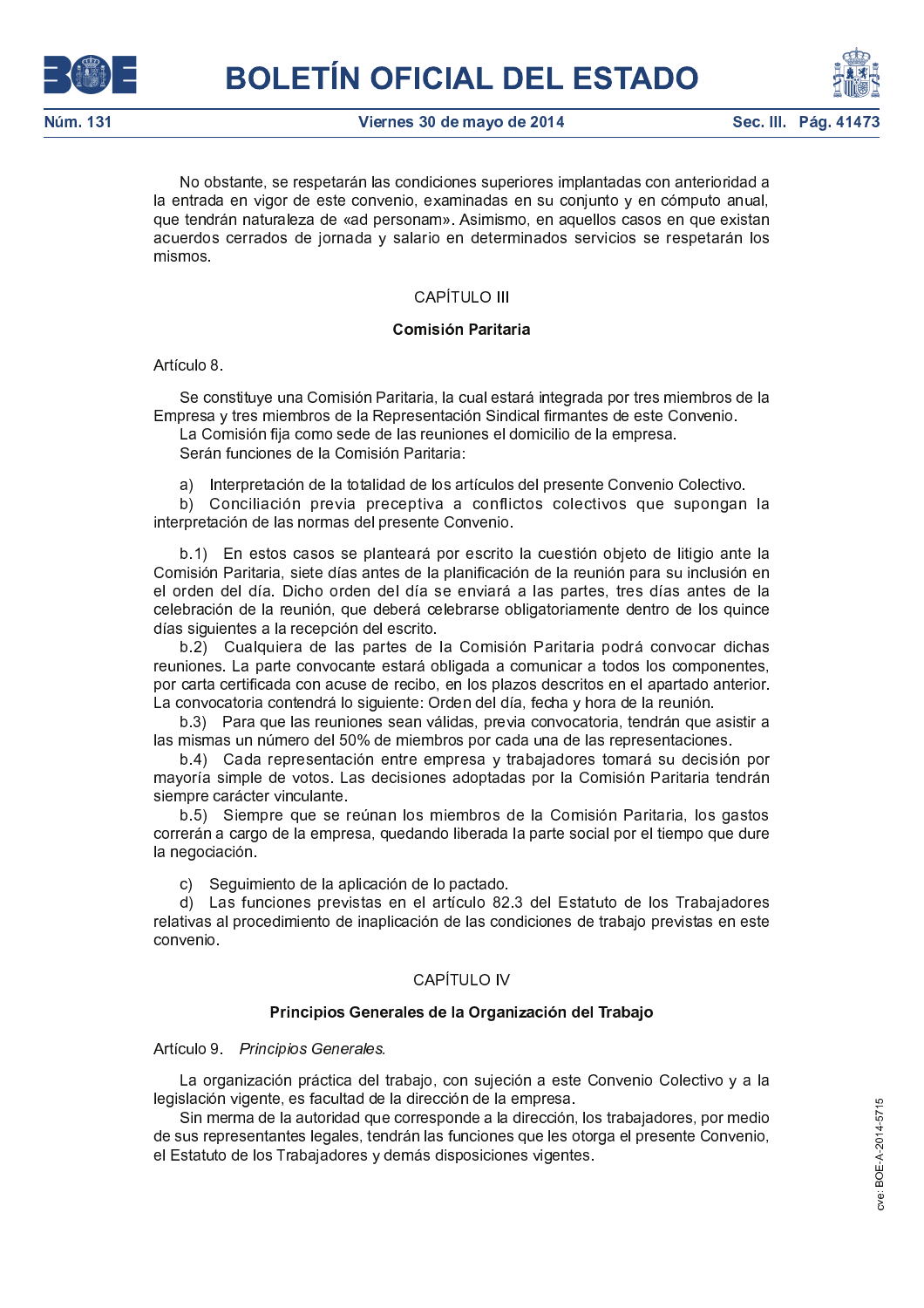# Artículo 10 Normas.

La organización del trabajo comprende, entre otras, las siguientes normas:

a) La adjudicación a cada productor por parte de la empresa del número de elementos y de tarea necesaria, correspondiente al rendimiento mínimo exigible en la jornada de trabajo estipulada en el presente Convenio.

b) La fijación de normas de trabajo que garanticen la óptima realización y seguridad de los servicios propios de la actividad.

c) El personal deberá prestar la debida atención, prudencia, pulcritud, vigilancia en ropas, enseres, útiles, vehículos y demás elementos que componen el equipo personal así como las demás instalaciones y bienes análogos de la empresa y sus clientes.

d) La movilidad y redistribución del personal de la empresa, típica de la actividad, mediante el establecimiento de los cambios de trabajo, desplazamientos y traslados que exijan las necesidades de la organización de la producción de acuerdo con las condiciones pactadas en el presente Convenio.

e) La fijación de una fórmula de cálculo de la retribución de forma clara y sencilla, de modo que los trabajadores puedan comprender con facilidad, incluso en los casos en los que se aplique un sistema de remuneración con incentivos y/o primas.

f) El mantenimiento de las normas de organización de trabajo, tanto a nivel individual como colectivo, incluso en los casos de disconformidad del trabajador, expresada a través de sus representantes legales, se mantendrán tales normas en tanto no exista resolución del conflicto por parte de la Jurisdicción Social.

### Artículo 11 Derechos de los trabajadores y trabajadoras.

Los trabajadores tienen derecho a que se les dé un trabajo efectivo de acuerdo con su función profesional, con las únicas excepciones previstas en el Estatuto de los Trabajadores; a la formación profesional en el trabajo; a no ser discriminados por razones de sexo, estado civil, edad, condición social, ideas religiosas o políticas, afiliación o no a un sindicato; a su integridad física y a una adecuada política de seguridad; consideración debida a su dignidad; a la percepción puntual de la remuneración pactada; al ejercicio individual de las acciones derivadas de su contrato.

# Artículo 12 Obligaciones de los trabajadores y trabajadoras.

Los trabajadores tienen como deberes básicos el cumplir con las obligaciones de su puesto de trabajo de conformidad a las reglas de la buena fe y diligencia, observar las medidas de seguridad e higiene que se adopten, cumplir las órdenes e instrucciones del empresario en el ejercicio regular de sus facultades directivas; no concurrir con la actividad de la empresa; contribuir a la mejora de la productividad. El trabajador cuidará de los útiles, herramientas, equipo, vestuario y máquinas que le confíen para el desarrollo de su trabajo, manteniéndolos en perfecto estado de conservación y limpieza y dando cuenta al empresario o sus representantes de las faltas o defectos que pudiera haber en los mismos, para su conocimiento y posible subsanación, con la pretensión de mantener la calidad del servicio.

# CAPÍTULO V

# Prestación del trabajo

### Artículo 13 Prestación del trabaio.

Las partes firmantes de este Convenio Colectivo se comprometen a que cada puesto de trabajo sea ocupado por el trabajador más idóneo en razón de sus cualidades técnicas, profesionales y humanas, a cuyo fin deberán establecerse planes de formación, cursos profesionales, de perfeccionamiento y adiestramiento.



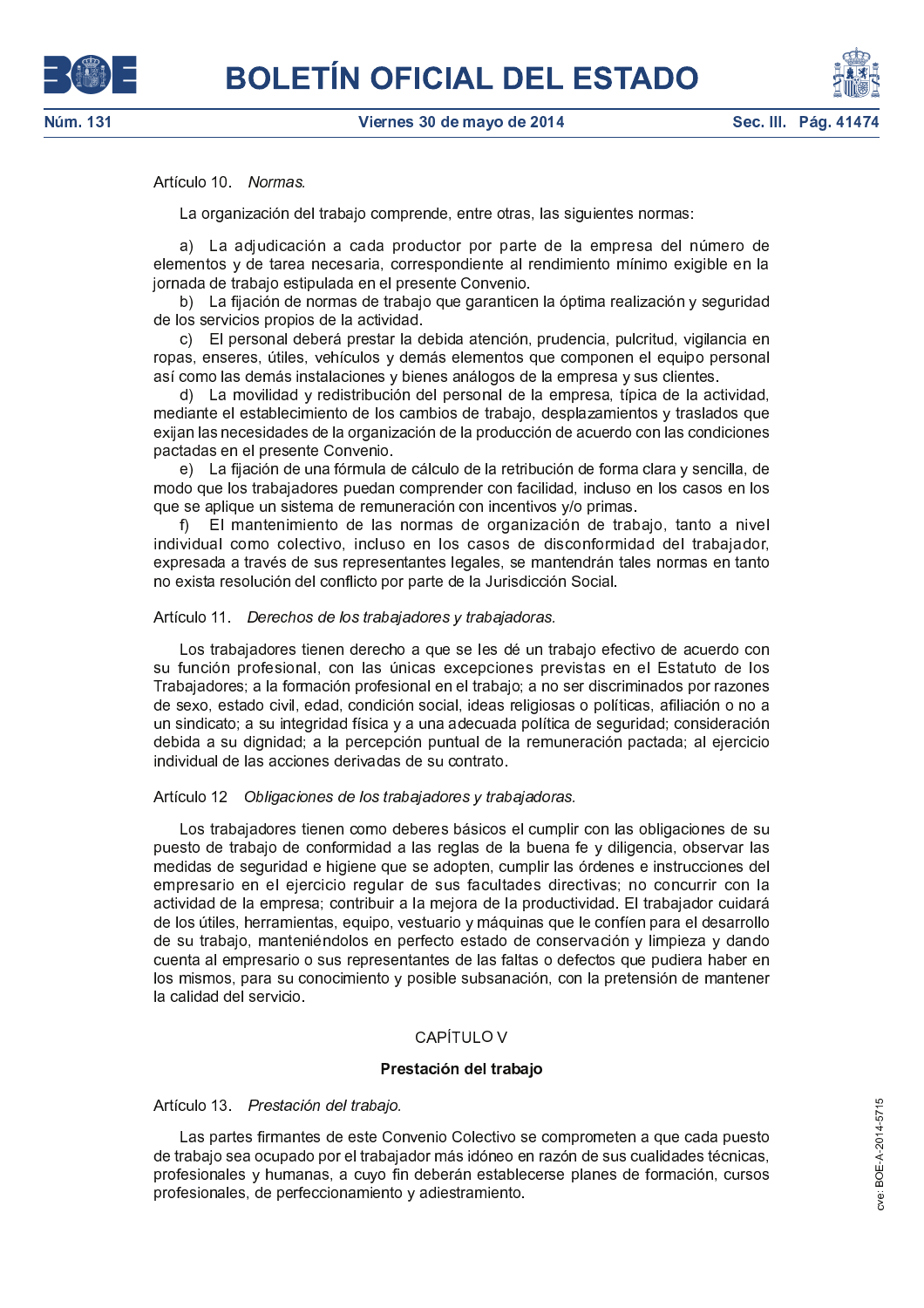



Para llevar a efecto tales compromisos, la empresa informará a los representantes de los trabajadores de los planes de formación profesional a realizar por la misma, cuyo contenido tendrá como objeto:

- Elevación cultural del trabajador y su promoción social.

- Corrección de deficiencias en el nivel profesional exigible cuando se observen rendimientos inferiores a lo normal, o para adaptación a nuevos puestos de trabajo dentro de la definición general de su categoría.

- El desarrollo y promoción profesional.
- Perfeccionamiento de los trabajadores.

De haber subvenciones públicas, se informará a los representantes de los trabajadores de su gestión.

### Artículo 14 Confidencialidad.

El carácter confidencial de la prestación de servicios hace especialmente exigible que los trabajadores sujetos a este Convenio mantengan con especial rigor los secretos relativos a la explotación y negocio de la empresa y cliente, todo ello de acuerdo con lo establecido en la legislación vigente.

El trabajador reconoce expresamente el carácter confidencial de la relación laboral, obligándose a mantener especial rigor respecto de los secretos y/o datos de carácter personal de los que pudiera tener conocimiento durante la duración de la relación laboral, haciéndose responsable frente a la empresa y frente a terceros de cualquier daño que pudiera derivarse para unos u otros del incumplimiento de los compromisos anteriores y resarciendo a la empresa de las indemnizaciones, sanciones o reclamaciones que ésta se vea obligada a satisfacer como consecuencia de dicho incumplimiento.

El uso de ordenadores personales propiedad de los trabajadores en el puesto de trabajo queda prohibida, salvo autorización expresa por parte de la empresa en función de las necesidades del puesto.

Queda igualmente prohibida la utilización de ordenadores de empresa para uso particular, o con fines distintos de los derivados de la relación laboral.

En su caso, cuando existan indicios de uso ilícito o abusivo por parte de un trabajador, la empresa podrá realizar las comprobaciones oportunas y, si fuera preciso, realizará una auditoría en el ordenador de la empresa asignado al empleado o en los sistemas que ofrecen el servicio, que se efectuará en horario laboral y en presencia de algún representante de los trabajadores o de la organización sindical que proceda, en caso de afiliación, si el empleado lo desea, con respecto siempre a la dignidad e intimidad del empleado.

# CAPÍTULO VI

### Clasificación del personal y Grupos profesionales

### Artículo 15. Clasificación del Personal.

En función de su permanencia, los contratos de trabajo podrán concertarse: por tiempo indefinido, por duración determinada y por cualquier otra modalidad de contrato de trabajo autorizada en la legislación vigente.

Será personal contratado para obra y servicio determinado aquel cuya misión consista en atender la realización de una obra o servicio determinado dentro de la actividad normal de la empresa.

Este tipo de contrato quedará resuelto por las siguientes causas:

- Cuando finalice la obra o servicio

- Cuando el cliente resuelva el contrato de arrendamiento de servicios, cualquiera que sea la causa.

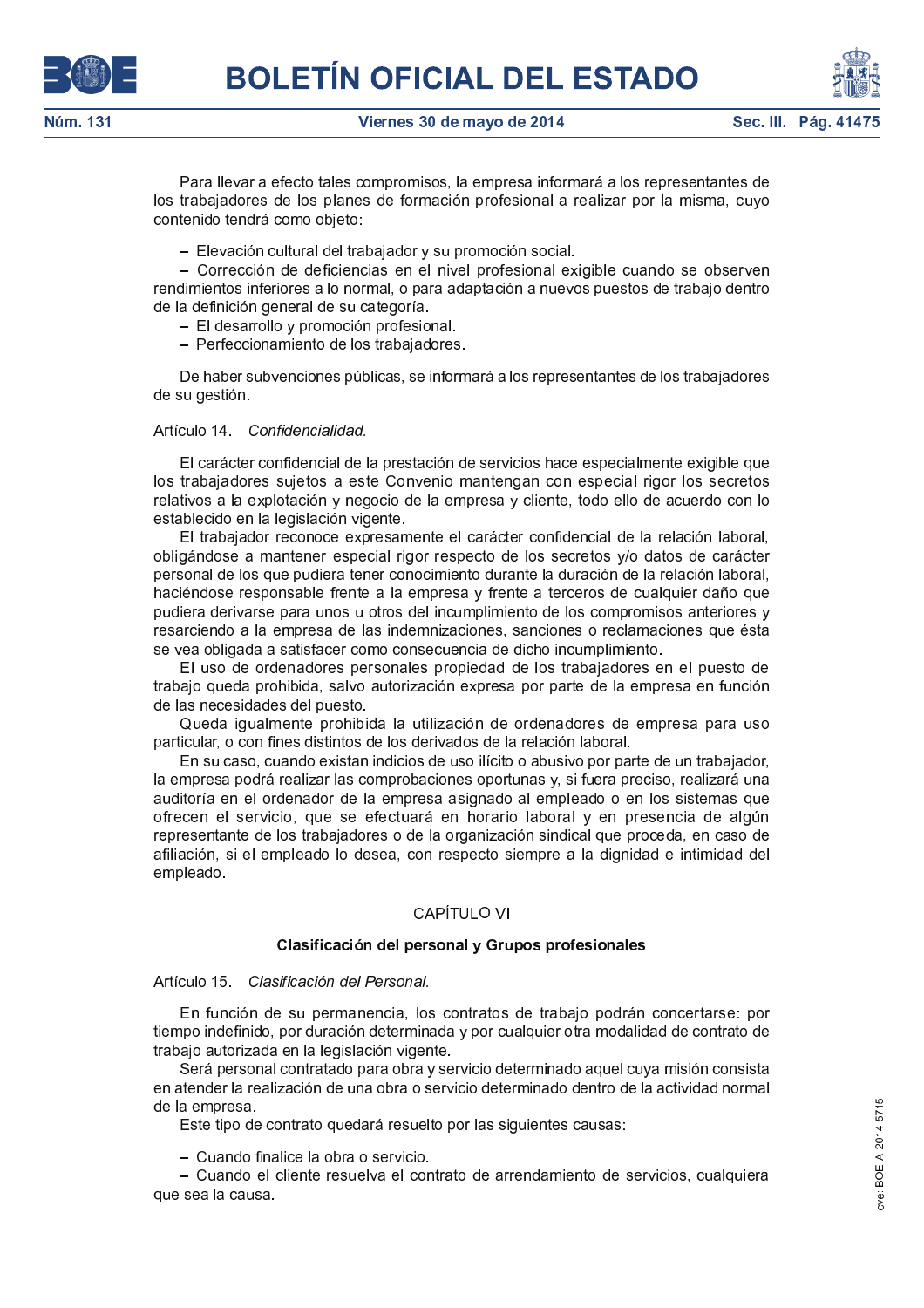



- Cuando el contrato de arrendamiento de servicios se resuelva parcialmente por el cliente se producirá automáticamente una extinción parcial, equivalente de los contratos de trabajo adscritos al servicio.

A efectos de la determinación de los trabajadores afectados por esta situación se elegirán primero los de menor antigüedad y, caso de tener la misma, se valorarán las cargas familiares, habiendo sido oída la representación de los trabajadores.

Será personal eventual aquel que ha sido contratado por la empresa con ocasión de prestar servicios para atender las exigencias circunstanciales del mercado, acumulación de tareas o exceso de pedidos, aún tratándose de la actividad normal de la empresa.

Será personal interino aquel que se contrate para sustituir a otro de la empresa con derecho a reserva del puesto de trabajo, durante su ausencia por I.T., vacaciones, supuestos de excedencia del artículo 35 de este Convenio Colectivo, cumplimiento de sanciones, etc.

Será personal temporal aquel que haya sido contratado en virtud de las disposiciones legales vigentes y específicas para este tipo de contrato.

Será personal fijo en plantilla:

a) El personal contratado por tiempo indefinido una vez haya superado el periodo de prueba.

b) El personal eventual cuya relación contractual supere los topes de los distintos tipos de contratos temporales, de conformidad con lo establecido en la legislación vigente.

c) El personal que, contratado para servicios determinados, siguiera prestando servicios en la empresa terminados aquellos

d) El personal interino, que una vez incorporado al servicio el sustituido siga prestando servicios de carácter permanente no interino en la empresa.

e) Todo el personal que sea contratado para funciones de carácter habitual y permanente que no haya sido contratado como eventual, interino, para servicio determinado o temporal.

Los contratos de trabajo de todo el personal podrán celebrarse a jornada completa o a jornada parcial. Si el contrato se celebrada a jornada parcial deberá formalizarse necesariamente por escrito y deberá indicar el número de horas contratadas. Los contratos que superen al menos las 10 horas semanales en computo anual podrán incluir una pacto de horas complementarias, que no podrán exceder el 60% de las horas ordinarias contratadas. La suma de las horas complementarias y las horas ordinarias contratadas no podrá exceder en ningún caso de la jornada establecida en este convenio colectivo. El pacto de horas complementarias se regulará por lo establecido en la legislación en vigor

# Artículo 16. Clasificación según la función.

El personal incluido en el ámbito de aplicación del presente Convenio será clasificado teniendo en cuenta:

a) La autonomía, entendida como la mayor o menor dependencia jerárquica en el desempeño de las funciones ejecutadas.

b) La formación, concebida como los conocimientos básicos necesarios para poder cumplir la prestación laboral pactada. la formación continua recibida, la experiencia obtenida y la dificultad en la adquisición del completo bagaje formativo y de las experiencias. La formación no será un criterio automático de clasificación profesional. sino que deberá ser tenida en cuenta conjuntamente con los demás criterios indicados, entendiéndose que la mejor formación es compatible con la cobertura de todos los puestos de trabajo

c) La iniciativa, referida al mayor o menor seguimiento o sujeción a directrices, pautas o normas en la ejecución de las funciones.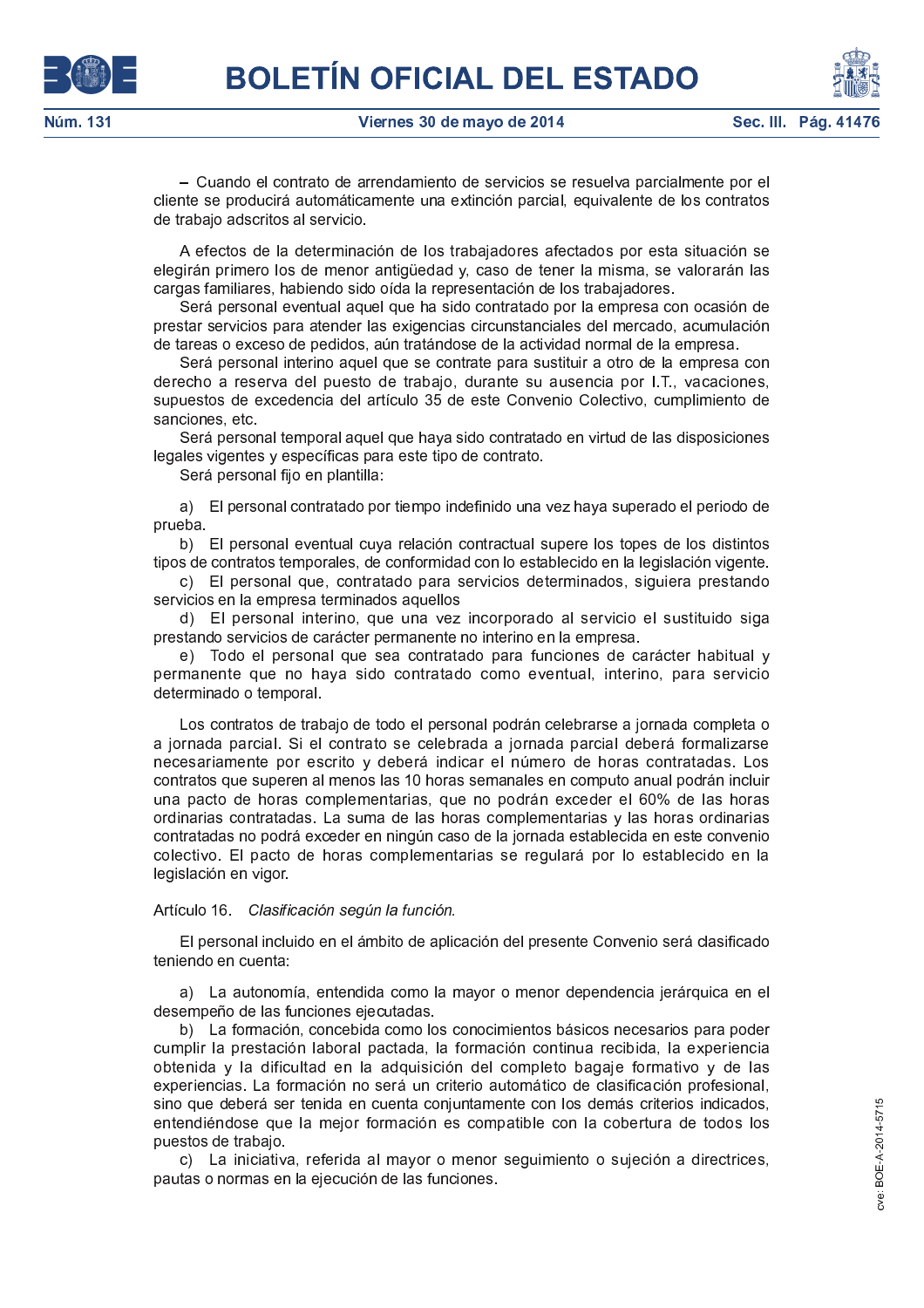d) El mando, configurado como la facultad de supervisión y ordenación de tareas así como la capacidad de interpelación de las funciones ejecutadas por el grupo de trabajadores sobre el que se ejerce mando y el número de integrantes del mismo.

e) La responsabilidad, apreciada en términos de la mayor o menor autonomía en la ejecución de las funciones, el nivel de influencia sobre los resultados y la relevancia de la gestión sobre los recursos humanos, técnicos y productivos.

f) La complejidad, entendida como la suma de los factores anteriores que inciden sobre las funciones desarrolladas o puesto de trabajo desempeñado.

Esta clasificación tiene por objeto alcanzar una estructura profesional que posibilite la integración de todo el colectivo de trabajadores en las tareas productivas, acorde a las necesidades de la empresa, que facilite la mejor integración de todo el colectivo en las tareas productivas y mejore su adecuación en todo momento a un puesto de trabajo, mediante la oportuna formación.

La clasificación del personal consignada en el presente Convenio Colectivo es enunciativa, no limitativa, y responde al momento actual de la empresa, pero dada la evolución del mercado de trabajo en las actividades de la empresa, sería susceptible de adaptarse en un futuro a las nuevas funciones y tareas que aparezcan como consecuencia de dicho mercado, y cabría la asignación de nuevas actividades, tareas o funciones dentro de los respectivos grupos profesionales. De toda esta evolución, la dirección de la empresa informará a la Comisión Paritaria.

No son exhaustivos los distintos cometidos asignados a cada grupo profesional, pues todo trabajador incluido en el ámbito de este Convenio está obligado a efectuar cuantos trabajos y operaciones le encomienden sus superiores dentro de los generales y conexos cometidos de su competencia y sin menoscabo de su dignidad profesional.

Desde el momento mismo en que un trabajador realice las funciones prevalentes de un determinado grupo, deberá ser remunerado con arreglo al nivel retributivo que a tal grupo se le asigne, todo ello sin perjuicio de las normas reguladoras de los trabajos de categoría superior o inferior y el respeto a las titulaciones exigidas.

Cualquier función que se desarrolle lo será respetando las normas de seguridad y salud en el trabajo. En tal sentido, si el empleado observara alguna circunstancia que pudiera ocasionar un accidente, deberá comunicarlo adecuadamente y de inmediato al mando.

A los efectos de determinar la movilidad funcional a que se refiere el párrafo anterior, las partes establecen la clasificación profesional que se especifica a continuación:

A efectos de desarrollar a nivel convencional el contenido del artículo 39 del E.T., los trabajadores quedarán encuadrados dentro de los grupos que a continuación se relacionan.

# Clasificación Profesional

Grupo Profesional I:

Criterios generales: Los trabajadores pertenecientes a este Grupo realizarán tareas que se ejecuten con un alto grado de dependencia, claramente establecidas, que no precisan formación específica, y que ocasionalmente pueden necesitar un pequeño período de adaptación.

Formación: La de los niveles básicos obligatorios; en general, conocimientos a nivel de formación elemental básica.

Se incluyen en este Grupo profesional las antiguas categorías de Ayudante, Mozo, Peón y Distribuidor.

Grupo Profesional II:

Criterios generales: Los trabajadores pertenecientes a este grupo realizarán tareas que se ejecuten con un alto grado de dependencia, claramente establecidas, con esfuerzo



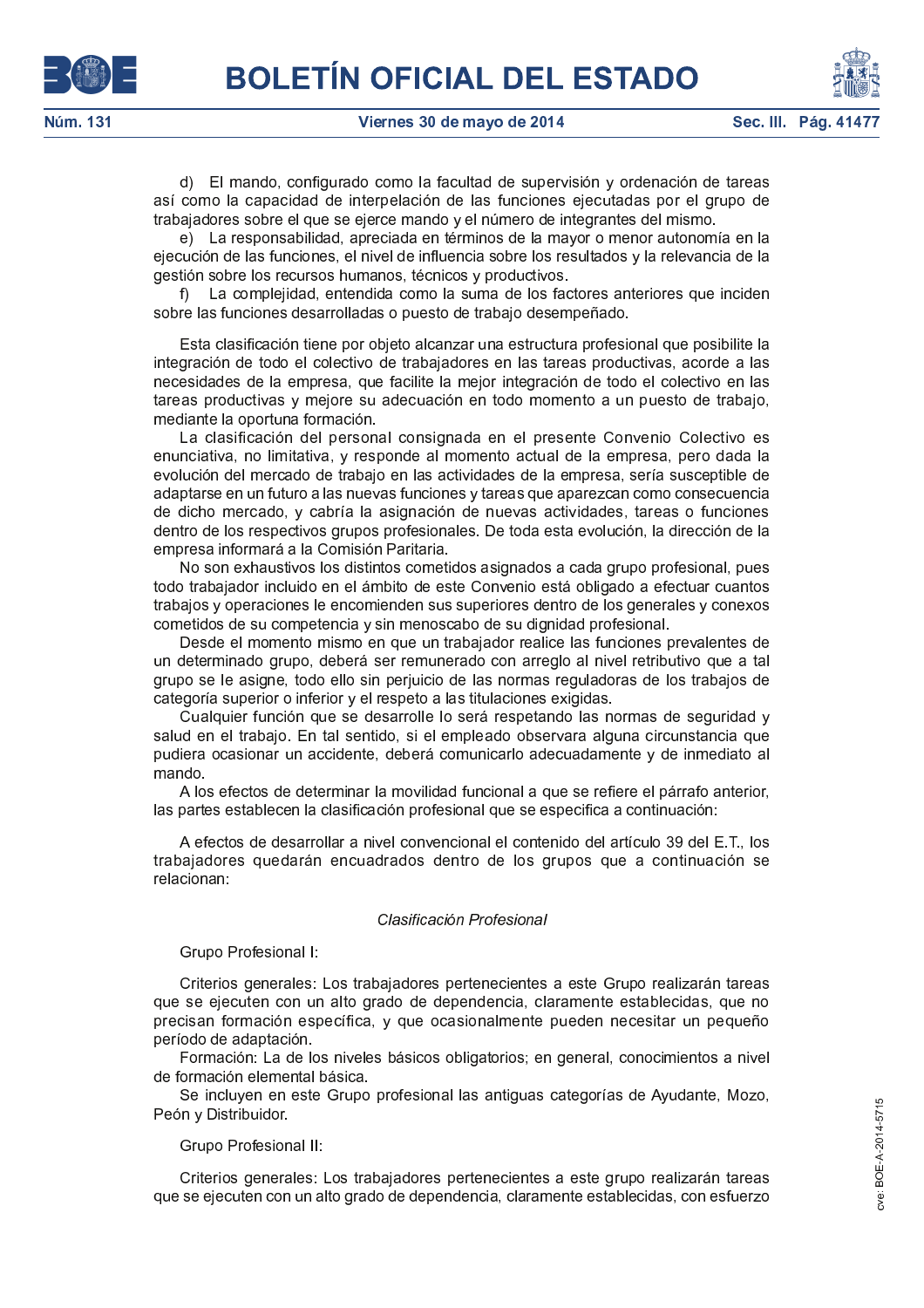



Sec. III. Pág. 41

físico, y/o atención, que no precisan formación específica y que ocasionalmente pueden necesitar un pequeño período de adaptación.

Formación: La de los niveles básicos obligatorios; en general, conocimientos a nivel de formación elemental

Se incluyen en este Grupo profesional las antiguas categorías de Auxiliar de servicios, Auxiliar técnico, Auxiliar sanitario, Auxiliar de organización, Auxiliar de mantenimiento, Auxiliar de mercancías, Auxiliar de apoyo, Auxiliar de control telefónico, Conserje, Conductor, Azafata y Ordenanza.

Grupo Profesional III:

Criterios generales: Los trabajadores pertenecientes a este Grupo realizarán tareas que se ejecuten bajo dependencia de encargados o de profesionales, normalmente con alto grado de supervisión, pero con ciertos conocimientos profesionales de carácter elemental.

Formación: Graduado escolar, graduado en ESO o conocimientos adquiridos en el desempeño de su profesión.

Se incluyen en este Grupo profesional las antiguas categorías de Oficial de primera, Oficial de segunda, Auxiliar administrativo, Vendedor y Telefonista.

Grupo Profesional IV:

Criterios generales: Los trabajadores pertenecientes a este Grupo realizarán tareas con responsabilidad de mando, con contenido de actividad intelectual y de interrelación humana, así como con autonomía dentro del proceso.

Formación: Titulación de Formación Profesional, BUP o COU o conocimientos adquiridos en el desempeño de la profesión, completada con conocimientos y experiencia adquirida en el puesto de trabajo.

Se incluyen en este Grupo profesional las antiguas categorías de Jefe de primera, Jefe de segunda, Encargado general y Supervisor.

Grupo Profesional V.

Criterios generales: Los trabajadores pertenecientes a este Grupo realizarán funciones que:

- Se relacionan con tareas técnicas complejas y heterogéneas, con objetivos globales definidos y alto grado de exigencia en autonomía, iniciativa y responsabilidad.

– Significan la integración, coordinación y supervisión de funciones realizadas por un conjunto de colaboradores en una misma unidad funcional

- Comportan responsabilidades completas por la gestión de una o varias áreas funcionales de la empresa, a partir de directrices generales muy amplias directamente emanadas de personal perteneciente al Grupo Profesional y a los que deben dar cuenta de su gestión.

- Afectan a la realización de tareas técnicas de alta complejidad, e incluso la participación en la definición de los objetivos concretos a alcanzar en su campo, con muy alto grado de autonomía, iniciativa y responsabilidad.

Formación: Titulación o conocimientos adquiridos en el desempeño de su profesión, equivalentes a estudios de grado medio. Eventualmente podrán tener estudios universitarios de grado superior y asimilarse a los puestos definidos en este Grupo.

Se incluyen en este Grupo profesional las antiguas categorías de Subdirector, Jefe de personal o de área, Delegado provincial y Gerente.

Grupo Profesional VI:

Criterios generales: Los trabajadores pertenecientes a este Grupo planifican, organizan, dirigen y coordinan las diversas actividades propias del desenvolvimiento de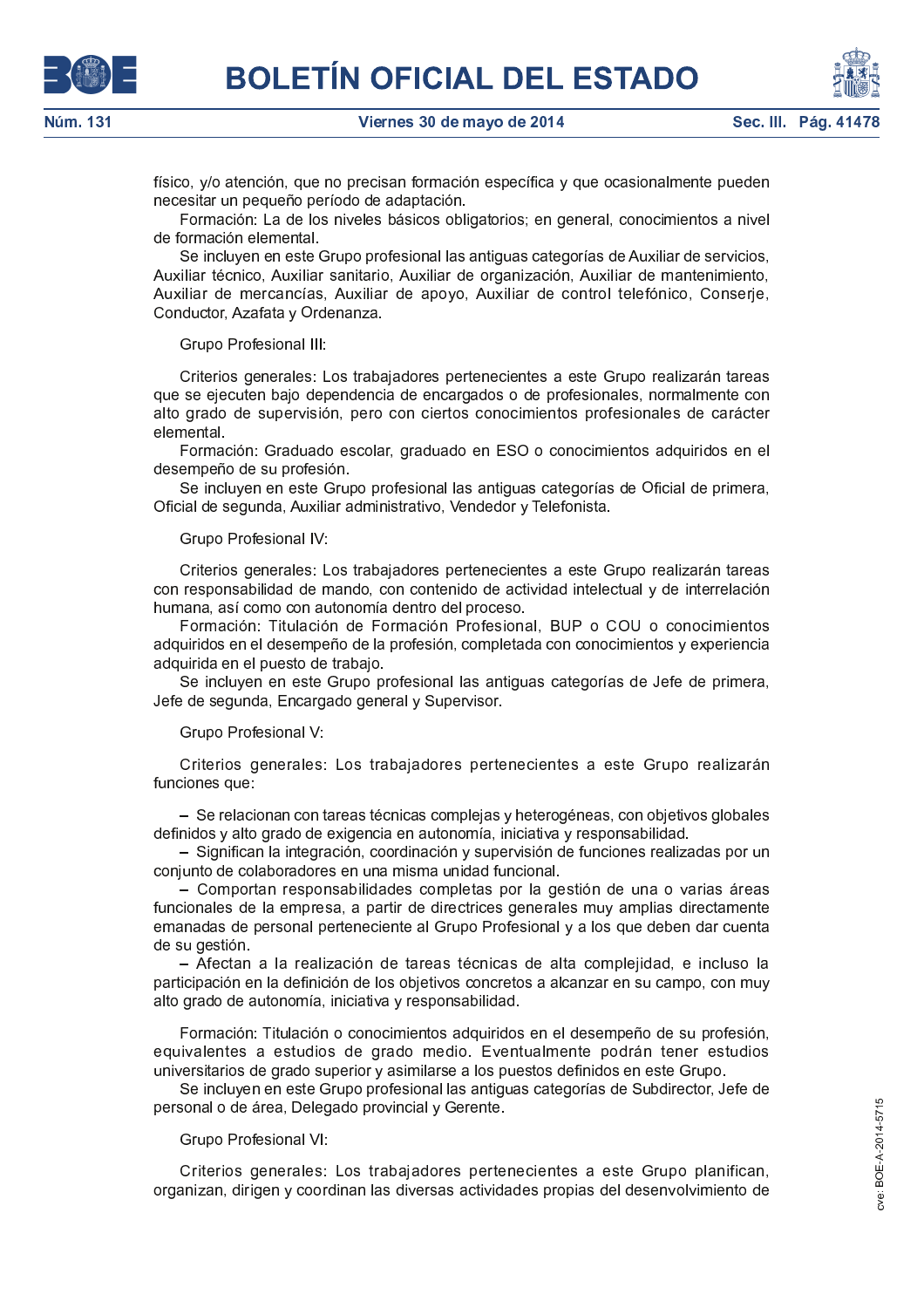



la empresa. Sus funciones comprenden la elaboración de la política de organización. los planteamientos generales de la utilización eficaz de los recursos humanos y de los aspectos materiales, la orientación y el control de las actividades de la organización conforme al programa establecido, el establecimiento y mantenimiento de las estructuras productivas y de apoyo, y el desarrollo de la política industrial, financiera y comercial. Toman decisiones o participan en su elaboración. Desempeñan altos puestos de dirección o ejecución de los mismos niveles en los departamentos, divisiones, grupos, etc., en que se estructura la empresa y que responden siempre a la particular ordenación de cada una.

Formación: Poseerán titulación universitaria de grado superior, o conocimientos equivalentes equiparados por la empresa, y experiencia consolidada en el ejercicio de su sector profesional

Se incluyen en este Grupo profesional las antiguas categorías de Director general, Director comercial, Director administrativo y Director de personal.

# Artículo 17. Trabajos de superior e inferior grupo profesional.

El trabajador que realice por razones técnicas u organizativas justificadas trabajos correspondientes a un Grupo profesional inferior al suyo y por el tiempo imprescindible para su atención, conservará el salario de su Grupo profesional. Esta situación no podrá ser superior a tres meses. La empresa evitará que la realización de trabajos de inferior nivel recaigan en un mismo trabajador. Si el cambio de destino para el desempeño de trabajos correspondientes a un Grupo profesional inferior tuviera su origen en la petición del trabajador, se asignará a éste la retribución que corresponda al trabajo efectivamente realizado. Procurará la empresa que los servicios especiales, ordinariamente mejor retribuidos, sean de carácter rotativo entre los aspirantes al desempeño de los mismos.

La empresa podrá exigir a los trabajadores, en caso de necesidad, la realización de trabajos correspondientes a un grupo profesional superior, respetando siempre las titulaciones necesarias. En estos casos el trabajador tendrá derecho el salario que corresponda al Grupo profesional superior, reintegrándose a su antiguo puesto y condiciones cuando cese la causa del cambio. Estos cambios no podrán tener una duración superior a tres meses ininterrumpidos. Si el trabajador ocupara el puesto de nivel superior durante más de doce meses alternos consolidará el salario del nuevo Grupo profesional a partir de dicho momento, salvo en casos de sustitución por incapacidad temporal o licencia, en cuyo caso la realización de trabajos de superior Grupo se mantendrá hasta que se reincorpore a su puesto el trabajador sustituido.

# **CAPÍTULO VII**

# Contratación

Artículo 18 Normas generales.

Para el ingreso del personal comprendido en el presente Convenio Colectivo se observarán las normas legales vigentes en materia de contratación y generales de colocación.

Los contratos que celebra la empresa para la contratación del personal por las modalidades de obra o servicio determinado, eventual, interino y temporal deberán formalizarse por escrito, haciendo constar los requisitos y circunstancias que exija la legislación vigente en materia de empleo, y en especial, la mención expresa del servicio para el que se contrate, la causa de eventualidad en los contratos eventuales, incluyendo la condición determinante de la resolución del contrato de trabajo, el motivo de la interinidad y el nombre del sustituto, y finalmente, la duración del contrato, en los supuestos que corresponda.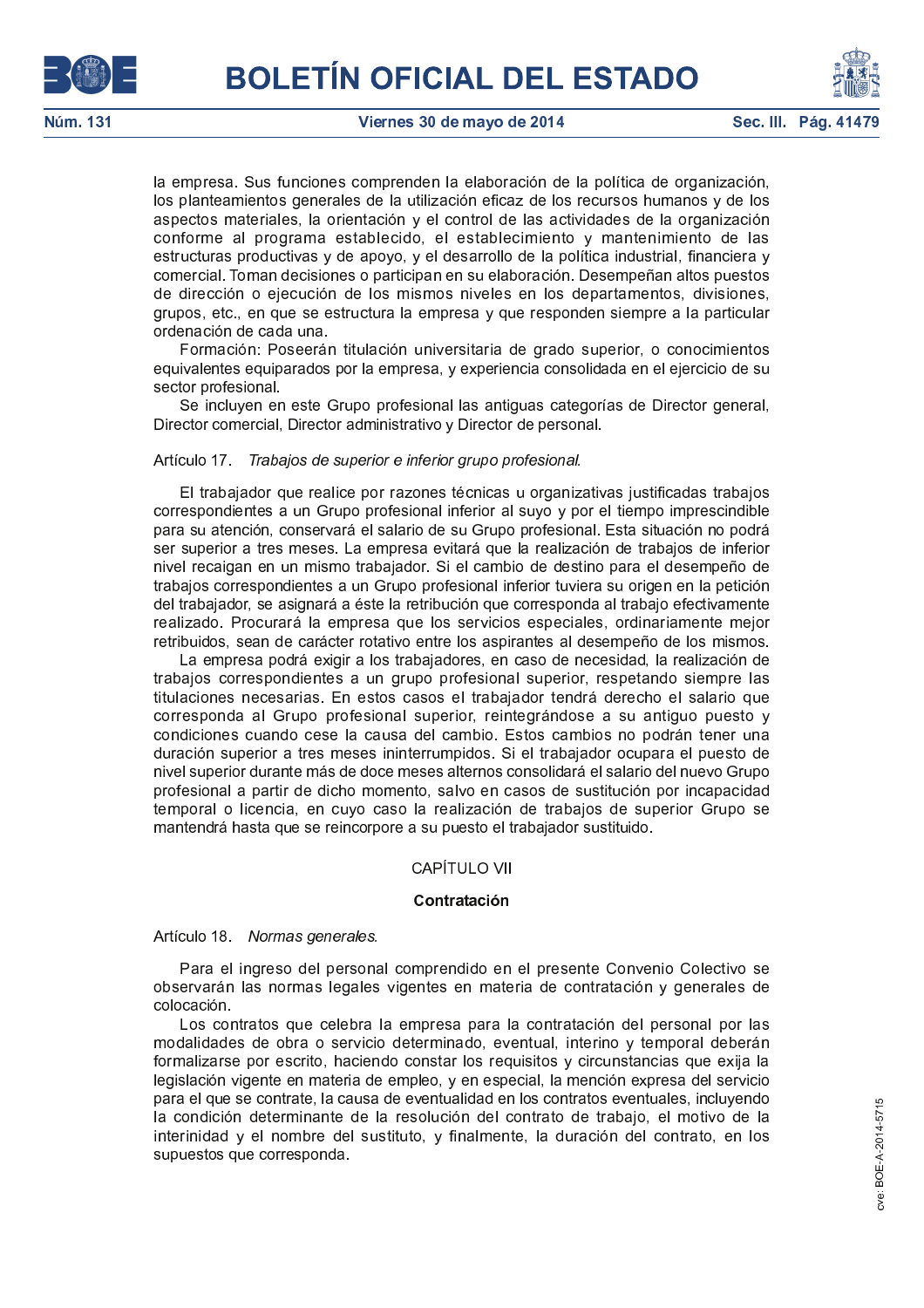# Artículo 19 Período de prueba.

Durante el período de prueba el trabajador tendrá los derechos y obligaciones correspondientes a su categoría profesional y al puesto de trabajo que desempeñe, como si fuera de plantilla, excepto los derivados de la resolución laboral, que podrá producirse a instancia de cualquiera de las partes durante su transcurso.

El periodo de prueba no podrá exceder del siguiente tiempo:

Grupo Dos meses.  $\mathbf{I}$ . Grupo Dos meses. Ш. Grupo  $III.$ Dos meses. Grupo IV. Dos meses. Grupo  $\mathbf{V}$ Dos meses. Grupo VI. Seis meses. Grupo VII. Seis meses

Para los contratos temporales de duración determinada por tiempo no superior a seis meses, el periodo de prueba no podrá exceder de un mes.

# Artículo 20. Reconocimiento Médico y Seguridad y Salud Laboral en el Trabajo.

En cuantas materias afecten a la salud laboral en el trabajo se estará sujeto a la Ley de Prevención de Riesgos Laborales y demás normativa vigente.

En razón de los servicios a prestar, cuando se aprecien comportamientos extraños de carácter psíquico, físico y/o farmacológico de especial intensidad y habitualidad, la empresa, a instancia del interesado, o a la de la representación de los trabajadores, pondrá los medios necesarios para que aquel sea sometido a reconocimiento médico especial y específico, que contribuya a poder diagnosticar las causas y efectos, facilitar el tratamiento adecuado y comprobar la aptitud del trabajador para el puesto, obligándose el trabajador a colaborar con el equipo médico facultativo para cuantos reconocimientos, análisis y tratamientos sean necesarios.

El servicio medico facilitará a cada trabajador los resultados de dichos reconocimientos.

# CAPÍTULO VIII

# Lugar de trabajo y asignación

### Artículo 21 Lugar de trabajo.

Dadas las circunstancias en que se realiza la prestación de los servicios, la movilidad del personal vendrá determinada por las facultades de organización de la empresa, que procederá a la distribución de su personal entre sus diversos lugares de trabajo en la manera más racional y adecuada a los fines productivos dentro de una misma localidad. A estos efectos se entenderá por localidades tanto el municipio de que se trate, como a las concentraciones urbanas o industriales que se agrupen alrededor del mismo y que formen con aquél una macroconcentración urbana o industrial, aunque administrativamente sean municipios distintos, siempre que estén comunicados por medio de transporte público a intervalos no superiores a media hora a la entrada y salida de trabajadores. El personal de la empresa, podrá ser cambiado de un centro de trabajo a otro, de acuerdo con las facultades expresadas, dentro de la misma localidad. Como principio general, la empresa, siempre que existan vacantes del Grupo profesional correspondiente, deberá asignarlas a aquellos trabajadores que residan más cerca del lugar del servicio y dispongan de la cualificación necesaria para las funciones concretas a desarrollar.

Los trabajos realizados dentro de la zona definida como localidad no darán lugar a dietas para ninguno de los productores de la empresa.



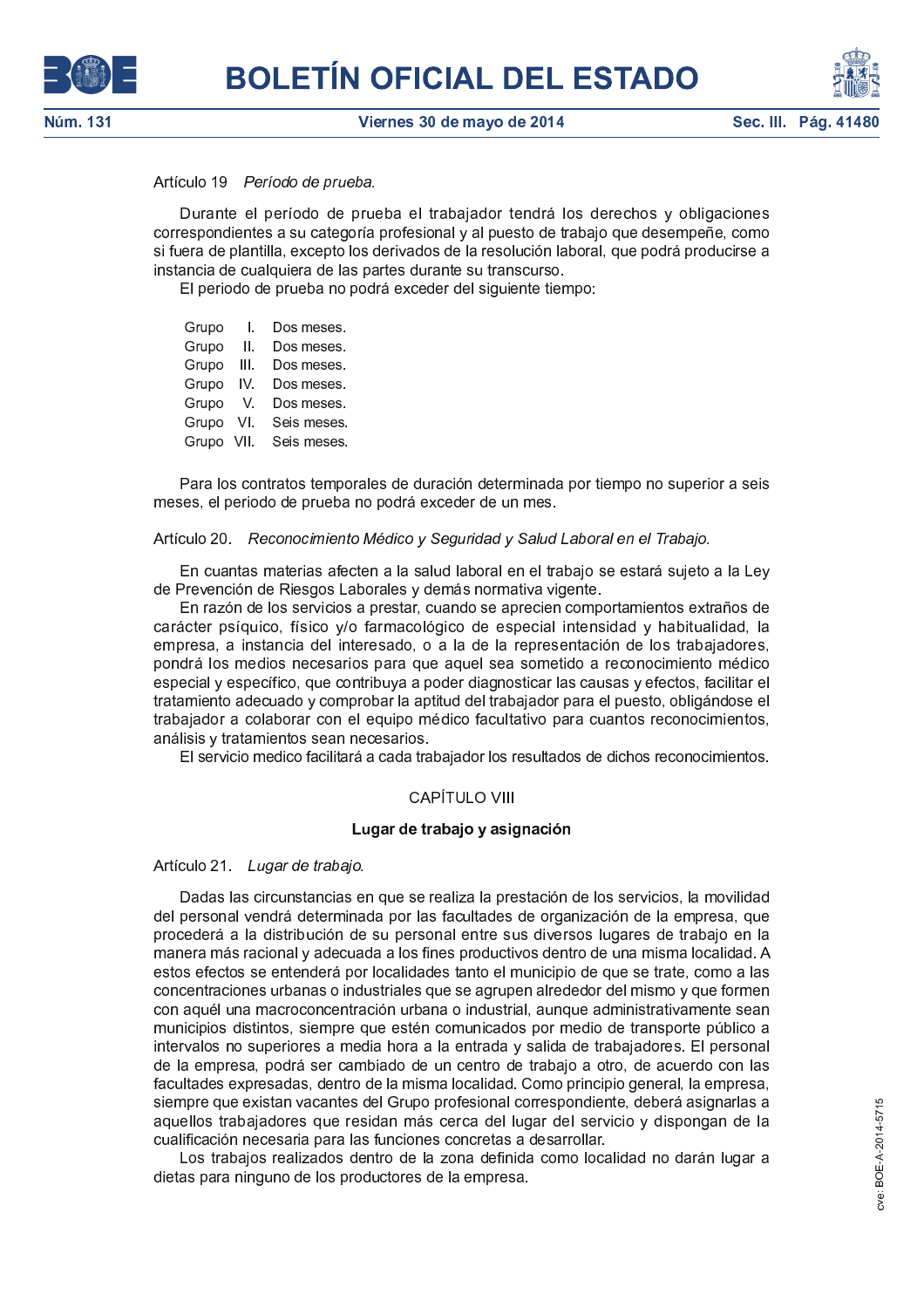# Artículo 22. Destacamentos.

Se entenderá por destacamentos el cambio temporal de residencia de un trabajador a una población situada fuera de la localidad, para atender los trabajos encomendados por la empresa.

El personal destacado tendrá derecho al percibo de salarios, dietas y gastos de viaje que por su categoría le correspondan hasta la finalización.

Se mantendrá un orden de prioridad para estos servicios:

- $1<sup>o</sup>$ Personal voluntario
- $2^{\circ}$ Personal sin cargas familiares.
- 3<sup>°</sup> Personal con cargas familiares

# Artículo 23 Desplazamientos.

Cuando un trabajador tenga que desplazarse por necesidad del servicio fuera de la localidad, donde habitualmente presta sus servicios, o cuando salga de la localidad para la que ha sido contratado, tendrá derecho al percibo de dietas. En el caso de que no se desplace en vehículo de la empresa, tendrá derecho a que se le abone, además, el importe del billete en el medio de transporte idóneo.

Si el desplazamiento se realizase en vehículo particular del trabajador, se abonará 0,25 euros por kilómetro.

# Artículo 24 Dietas.

El personal que por necesidades del servicio haya de estar o permanecer fuera de su localidad, entendida como tal según los términos del artículo 18 del presente Convenio, tendrá derecho a percibir una dieta, cuya cuantía y desglose es el siguiente:

- 9,42 euros cuando el trabajador tenga que hacer una comida fuera de su localidad.

- 17,38 euros cuando el trabajador tenga que hacer dos comidas fuera de su localidad.

- 26,04 euros cuando el trabajador tenga que pernoctar y desayunar.

- 32,65 euros cuando el trabajador tenga que pernoctar fuera de su localidad y realizar dos comidas

# **CAPÍTULO IX**

# Jornada, horas y vacaciones

Artículo 25 Jornada de trabajo y descanso.

La jornada de trabajo será de 1.826 horas anuales de trabajo efectivo, equivalentes a una iornada mensual media de 166 horas.

Se entenderá como trabajo nocturno el que se realice entre las veintidós horas y las seis horas

# Artículo 26 Horas extraordinarias.

Tendrán la consideración de horas extraordinarias las que excedan de la jornada ordinaria y se compensaran con descansos o se abonarán de conformidad con los establecido en el artículo 35 del Estatuto de los Trabajadores.

# Artículo 27 Modificaciones de las condiciones de trabajo.

La dirección de la empresa, cuando existan probadas razones económicas, técnicas, organizativas o productivas podrá acordar modificaciones sustanciales de las condiciones de trabajo que afecten a las siguientes materias:



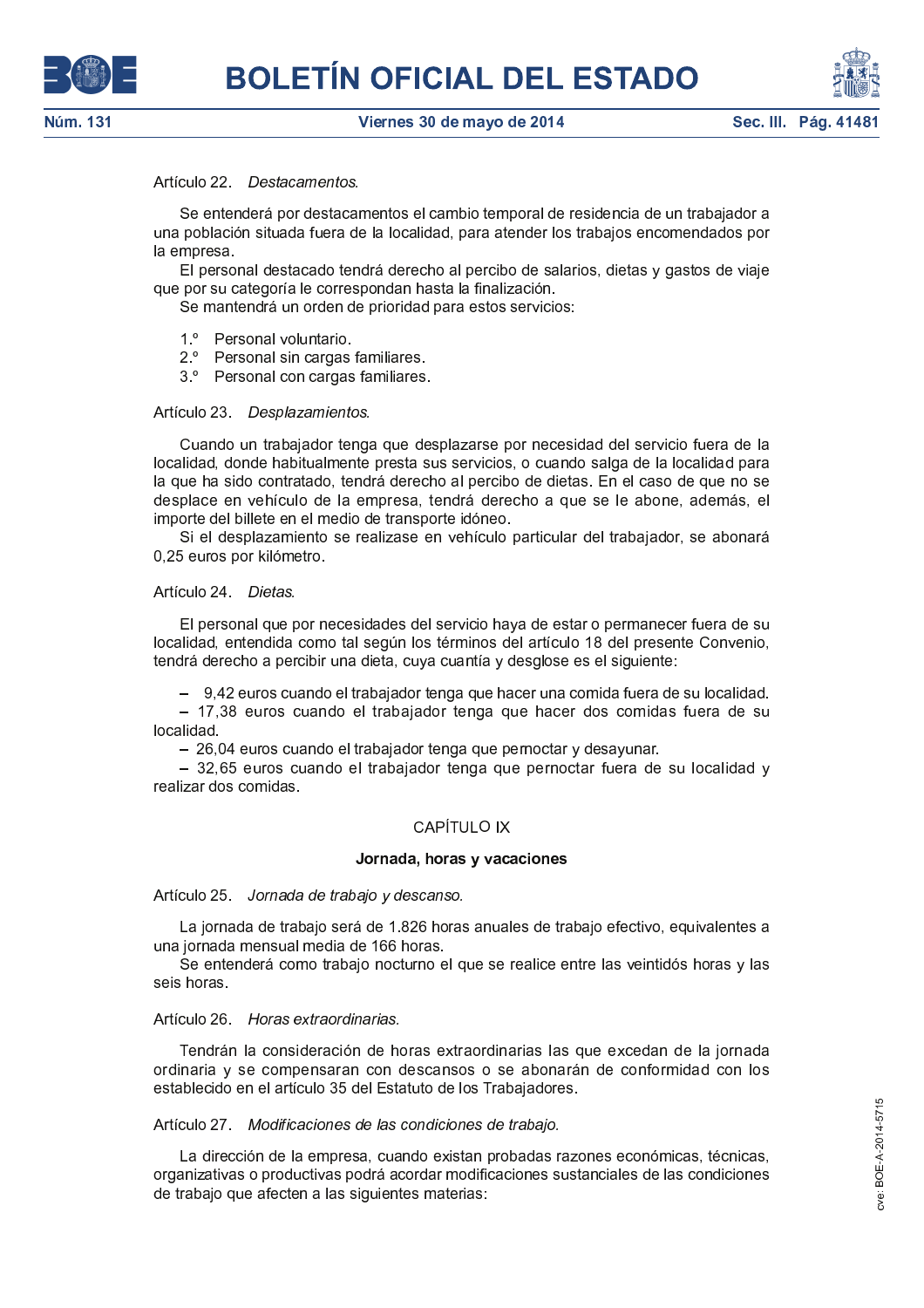





- a) Jornada de trabaio
- b) Horario y distribución del tiempo de trabajo.
- c) Régimen de trabajo a turnos.
- d) Sistema de remuneración y cuantía salarial.
- e) Sistema de trabajo y rendimiento.

f) Funciones, cuando excedan de los límites que para la movilidad funcional prevé el artículo 39 de esta Ley.

En los supuestos previstos en los párrafos a), b), c), d) y f), si el trabajador resultase perjudicado por la modificación sustancial tendrá derecho a rescindir su contrato y percibir una indemnización de 20 días de salario por año de servicio, prorrateándose por meses los períodos inferiores a un año, y con un máximo de nueve meses.

La decisión de modificación sustancial de condiciones de trabajo de carácter colectivo deberá ir precedida de un período de consultas duración no superior a quince días, que versará sobre las causas motivadoras de la decisión empresarial y la posibilidad de evitar o reducir sus efectos, así como sobre las medidas necesarias para atenuar sus consecuencias para los trabajadores afectados.

Artículo 28. Navidad y fin de año.

Los trabajadores que realicen su jornada laboral en la noche (en horario de 22:00 horas a 6:00 horas) del 24 al 25 de diciembre, así como en la noche del 31 de diciembre al 1 de enero percibirán una compensación económica de 36,13 euros.

Los trabajadores que presten servicio en una de las noches no tienen obligación de trabajar la otra

Artículo 29. Vacaciones.

Los trabajadores disfrutarán de unas vacaciones retribuidas, con arreglo a las condiciones siguientes:

1) Tendrán una duración de 31 días naturales, para todo el personal que lleva un año en la empresa.

2) Se abonará por el total de la tabla salarial anexa, y por los conceptos comprendidos en ella para su categoría.

3) Se establece un período vacacional que comprenderá los doce meses del año.

4) A tal fin se establece que el trabajador deberá solicitar a la empresa el periodo de disfrute vacacional por escrito con una antelación mínima de dos meses.

5) Cuando el período de vacaciones fijado en el calendario de vacaciones de la empresa al que se refiere el párrafo anterior coincida en el tiempo con una incapacidad temporal derivada del embarazo, el parto o la lactancia natural o con el período de suspensión del contrato de trabajo previsto en el artículo 48.4 y 48 bis del Estatuto de los Trabajadores, se tendrá derecho a disfrutar las vacaciones en fecha distinta a la de la incapacidad temporal o a la del disfrute del permiso que por aplicación de dicho precepto le correspondiera, al finalizar el período de suspensión, aunque haya terminado el año natural a que correspondan.

En el supuesto de que el período de vacaciones coincida con una incapacidad temporal por contingencias distintas a las señaladas en el párrafo anterior que imposibilite al trabajador disfrutarlas, total o parcialmente, durante el año natural a que corresponden, el trabajador podrá hacerlo una vez finalice su incapacidad y siempre que no hayan transcurrido más de dieciocho meses a partir del final del año en que se hayan originado.

6) Cuando el trabajador cese en el transcurso de un año, tendrá derecho a la parte proporcional de la imputación en metálico de las vacaciones, en razón al tiempo trabajado.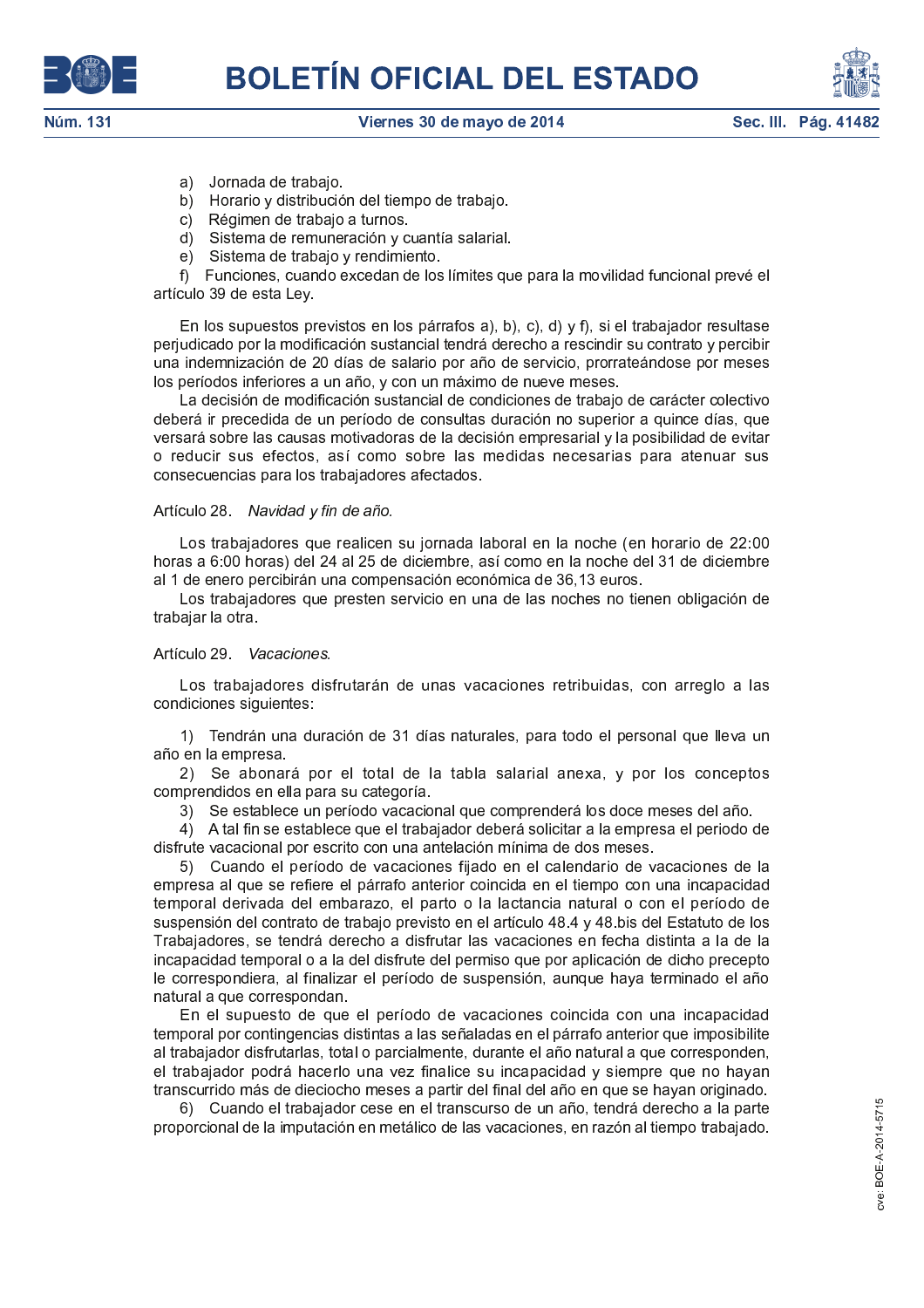



# CAPÍTULO X

# Licencias

Artículo 30 Licencias.

Los trabajadores tendrán derecho al disfrute de licencias sin pérdida de retribución. en los casos y con la duración que a continuación se indican en días naturales:

- a) Matrimonio del trabajador
- b) Nacimiento de hijo
- c) Traslado de domicilio.
- d) Cumplimiento de un deber inexcusable de carácter público y personal.
- e) Derechos educativos generales y de la formación.
- Matrimonio de familiares f)
- g) Bautizos

h) Muerte del cónyuge, ascendentes, descendientes o hermanos; de los padres, hijos o hermanos políticos e hijastros.

Enfermedad grave del cónyuge, padres, abuelos, hijos, nietos, hermanos o hijos  $\vert \vert$ políticos.

a) La licencia del trabajador por matrimonio será de 19 días, se solicitará por escrito, y si se presenta con una antelación mínima de tres meses, el trabajador podrá disfrutar continuadamente la licencia por matrimonio y las vacaciones anuales. Dentro de los 10 días siguientes a su reincorporación al servicio, el trabajador deberá acreditar su matrimonio mediante certificado del Registro Civil o exhibición del Libro de Familia.

b) La licencia por nacimiento de hijo será de 3 días. De surgir en el parto complicaciones, se graduará como en los casos de enfermedad grave del cónyuge. Si el nacimiento se produjera accidentalmente fuera de la provincia de residencia del trabajador, esta licencia será de 4 días, prorrogable hasta 4 más, según los desplazamientos a realizar y demás circunstancias, de acuerdo con la empresa.

c) Durante 2 días por traslado de domicilio.

d) Por el tiempo indispensable para el cumplimiento de un deber inexcusable de carácter público y personal de acuerdo con la legislación que al efecto hubiere.

e) Para la formación personal y profesional del trabajador, por el tiempo necesario para concurrir a exámenes oficiales o que figuren en el BOE.

f) Por el matrimonio de abuelo, padres, hijos, hermanos y nietos de uno y otro cónyuge, y previa justificación, tendrán derecho a un día de licencia para asistir a la boda, ampliable a 3 por desplazamiento superior a 200 km.

g) Por bautizo o primera Comunión de hijo, tendrá derecho a un día.

h) Por muerte del cónyuge, padres o hijos, la licencia será de 4 días, y si el fallecimiento ocurriera fuera de la residencia del trabajador será de 5 días. Si se trata de defunción de abuelos, nietos, hermanos, padres políticos, hermanos políticos, hijastros e hijos políticos, la licencia será de 2 días, ampliables a 3 cuando ocurra fuera de la residencia del trabajador a mas de 200 km.

En los casos de muerte o entierro de cualquiera de los familiares antes citados, la empresa podrá exigir al trabajador que haya disfrutado la licencia que aporte la correspondiente partida de defunción o que exhiba el libro de familia en que conste.

Cuando el motivo de la licencia sea por enfermedad grave del cónyuge, así como i) de los padres, abuelos, hijos, nietos, hermanos o hijos políticos se concederán 3 días ampliables 4 por desplazamiento superior a 200 km.

En las enfermedades de familiares la empresa podrá comprobar la certeza del motivo por la organización sanitaria.

Los nacimientos de hijos se acreditarán con la partida de nacimiento del hijo o el libro de familia, que deberá presentar el trabajador dentro de los diez días siguientes a la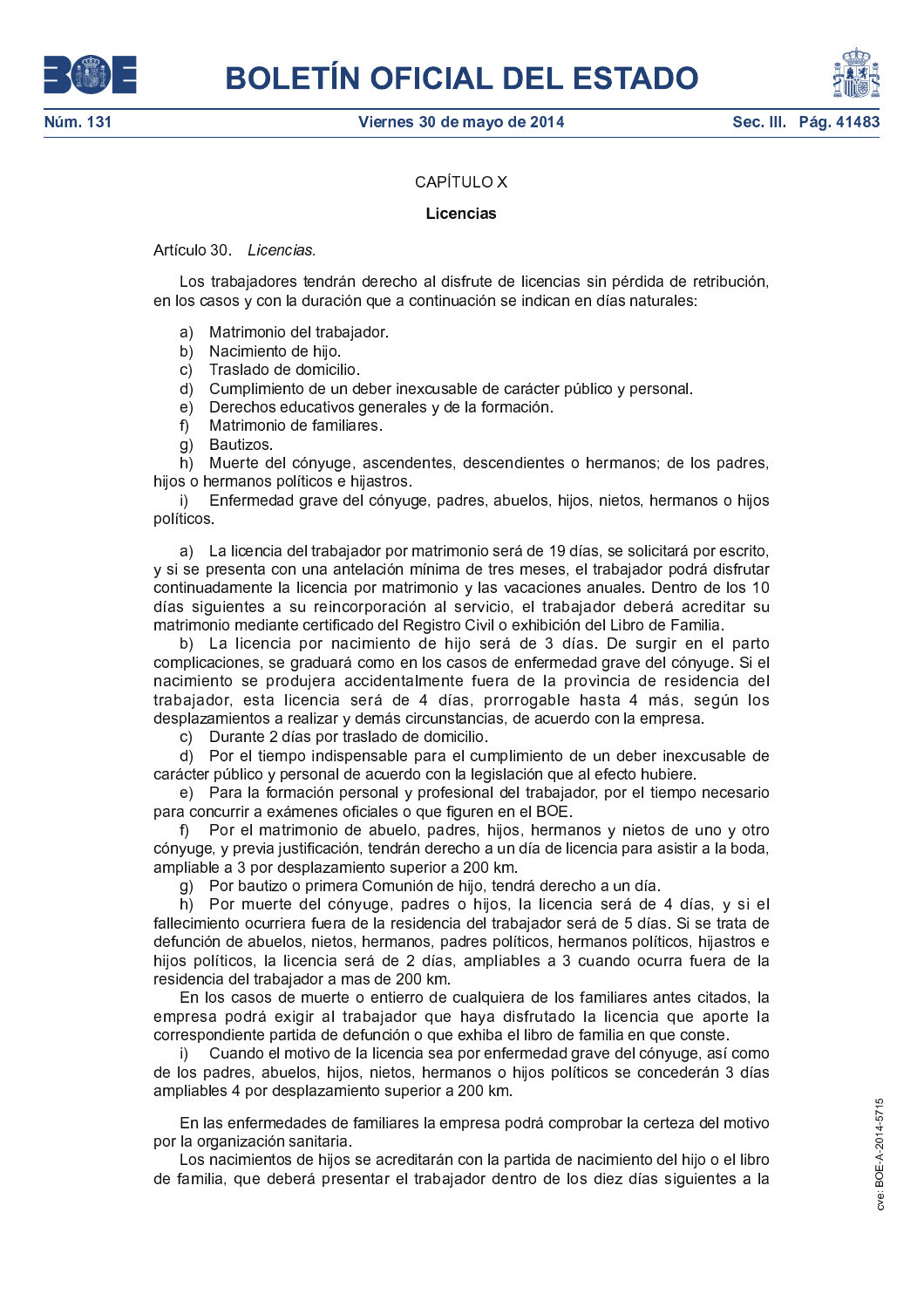

inscripción. De no producirse el nacimiento en condiciones de viabilidad podrá exigirse al trabajador un informe firmado por el médico o matrona que hubiera asistido el caso.

### Artículo 31 Licencia de los Representantes de los Trabajadores.

Para quienes ostentan cargos de representación de los trabajadores, incluido el delegado sindical, se estará a lo dispuesto en las leyes vigentes. La reserva de horas legalmente establecidas será computada anualmente a petición escrita de los Comités o Delegados por jornada real de trabajo durante el primer trimestre del año.

Se deberán notificar y justificar las ausencias, con una antelación mínima de 24 horas. Notificada la ausencia cumpliendo el plazo antes mencionado de 24 horas, la empresa estará obligada a conceder el correspondiente permiso.

Las funciones del delegado Sindical, así como su representación, serán las configuradas en la Ley Orgánica de Libertad Sindical.

A petición escrita durante el primer trimestre del año de los Comités de Empresa o delegados de personal, podrán acumularse las horas de los representantes legales de los trabajadores que así lo desean en uno o varios de ellos, sin rebasar el tope legal.

### Artículo 32 Excedencia.

a) Forzosa: En ésta se suspende el contrato de trabajo y se exonera de las obligaciones recíprocas de trabajar, y remunerar el trabajo, dando derecho a la reserva del puesto de trabaio y al cómputo de la antigüedad durante su vigencia. Se concederá por la designación para un cargo público que imposibilite la asistencia al trabajo.

b) Voluntaria: Tendrá derecho a solicitarla cualquier trabajador con una antigüedad mínima en la empresa de un año. La duración podrá ser por un plazo no menor a los cuatro meses y no mayor a los cinco años, y hasta que no hayan transcurrido cuatro años desde su incorporación al término de la misma a la empresa, no podrá ser ejercitado otra vez por el mismo trabajador. Esta deberá solicitarse con una antelación mínima de 15 días naturales. La falta de este preaviso supondrá el descuento correspondiente a los días de defecto en la liquidación que perciba el solicitante.

En el caso de que la solicitud por excedencia sea por un periodo inferior al máximo, la solicitud de prórroga de la misma, en su caso, habrá de presentarse por escrito en la Empresa con quince días naturales de antelación a su vencimiento.

El trabajador que no solicitara por escrito su reingreso en la empresa con una antelación mínima de un mes a la finalización del período de excedencia, causará baja definitiva en la empresa a todos los efectos. El reingreso, cuando se solicite, estará condicionado a que haya vacante en su grupo profesional, si no existiera vacante en su grupo profesional y sí en otro inferior, el trabajador podrá ocupar esta plaza con el salario a ella correspondiente hasta que se produzca una vacante en su grupo profesional.

c) Por nacimiento o adopción de un hijo y por un periodo no superior a tres años para atender a su cuidado, los trabajadores tienen derecho a una excedencia, conforme a lo establecido en la Ley 4/95, de 23 de marzo, de regulación del permiso parental y por maternidad. El periodo en que el trabajador permanezca en situación de excedencia, conforme a lo establecido en este artículo será computable a efectos de antigüedad.

Los hijos sucesivos darán derecho a un nuevo período de excedencia que, en su caso, pondrán fin al que viniera disfrutando.

d) Cargos Sindicales de ámbito provincial o superior: A los trabajadores que accedan a estos cargos y no puedan compatibilizar el ejercicio de los mismos con su trabajo en la empresa, se les concederá excedencia voluntaria, sin derecho a percibir retribución alguna. Cuando finalice la causa que originó la excedencia, el trabajador volverá a ocupar su puesto de trabajo en la empresa, avisando con un mes de antelación su reincorporación a la misma l

Quienes ostentes cargos electivos a nivel provincial, autonómico o estatal, en las organizaciones sindicales más representativas, tendrán derecho al disfrute de los permisos, licencias, etc. previstos en el artículo 9 de la Ley Orgánica de Libertad Sindical.

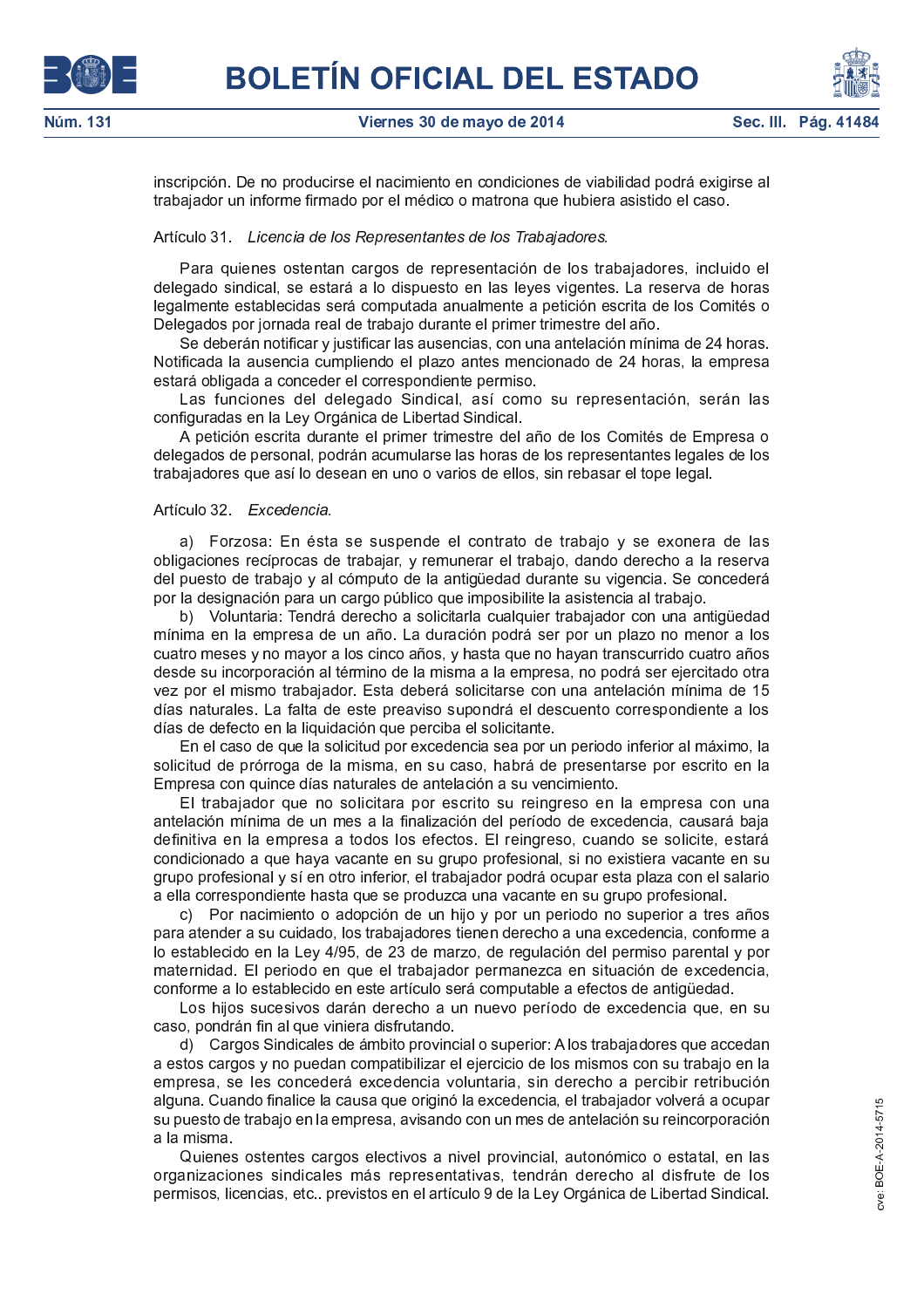

e) Enfermedad o Accidente: Una vez transcurrido el período de Incapacidad Temporal y por todo el tiempo en el que el trabajador permanezca en situación de invalidez provisional hasta resolución del INSS sobre calificación o no de invalidez.

# Artículo 33 Permisos sin Sueldo y Traslado Voluntario.

Los trabajadores que lleven como mínimo dos años en la empresa, podrán solicitar permiso sin sueldo, previo informe de los representantes de los trabajadores. Estos permisos no serán superiores a 15 días naturales. La empresa dará de baja al trabajador durante la vigencia concreta de estos permisos.

Cuando un trabajador solicite el traslado voluntario a otra localidad, siempre que exista una vacante en su misma categoría, la empresa se compromete a realizar un estudio pormenorizado de la problemática de cada caso, intentando solucionarlo en un plazo mínimo

No se podrá solicitar nuevo traslado hasta transcurridos 5 años, quedando la empresa obligada a informar a los representantes de los trabajadores sobre las resoluciones adoptadas en cada una de las solicitudes presentadas en un plazo no superior a un mes.

# CAPÍTULO XI

### **Faltas y sanciones**

### Artículo 34 Faltas y sanciones.

Las acciones u omisiones punibles en que incurran los trabajadores se clasificaran atendiendo a su importancia, reincidencias e intencionalidad en leves, graves y muy graves.

En la aplicación de las sanciones se tendrán en cuenta y valorarán las circunstancias personales del trabajador, su nivel cultural, trascendencia del daño, grado de reiteración o reincidencia

### Artículo 35 Faltas leves.

1. Hasta tres faltas de puntualidad, con retraso superior a cinco minutos e inferior a quince, dentro del período de un mes.

2. Las faltas de respeto y consideración en materia leve a los subordinados, compañeros, personal publico y así como la discusión con los mismos dentro de la jornada de trabajo

3. No comunicar a la empresa los cambios de residencia y domicilio y demás circunstancias que afecten a su actividad laboral

4. No notificar con carácter previo la ausencia al trabajo y no justificar dentro de las 24 horas siguientes la razón que la motivo, salvo que se pueda demostrar la imposibilidad de hacerlo.

5. La inobservancia de las órdenes de servicio, así como la desobediencia a los mandos, todo ello en materia leve.

6. Abandonar el puesto de trabajo sin causa justificada o el servicio breve tiempo durante la jornada. Si se causare como consecuencia del mismo abandono perjuicio de consideración a la Empresa, compañeros de trabajo, clientes o personal del mismo, o fuera causa de accidente, la falta podrá revestir la consideración de grave o muy grave.

7. Los descuidos y distracciones en la realización de trabajo o en el cuidado y conservación de las máquinas, útiles, herramientas, instalaciones propias de los clientes. Cuando el incumplimiento de la anterior origine consecuencias de gravedad en la realización del servicio, la falta podrá reputarse de grave o muy grave.

8. La falta de aseo y limpieza personal y de los uniformes, equipos, etc., de manera ocasional.

9. No atender al público con la corrección y diligencia debidas.

BOE-A-2014-5715

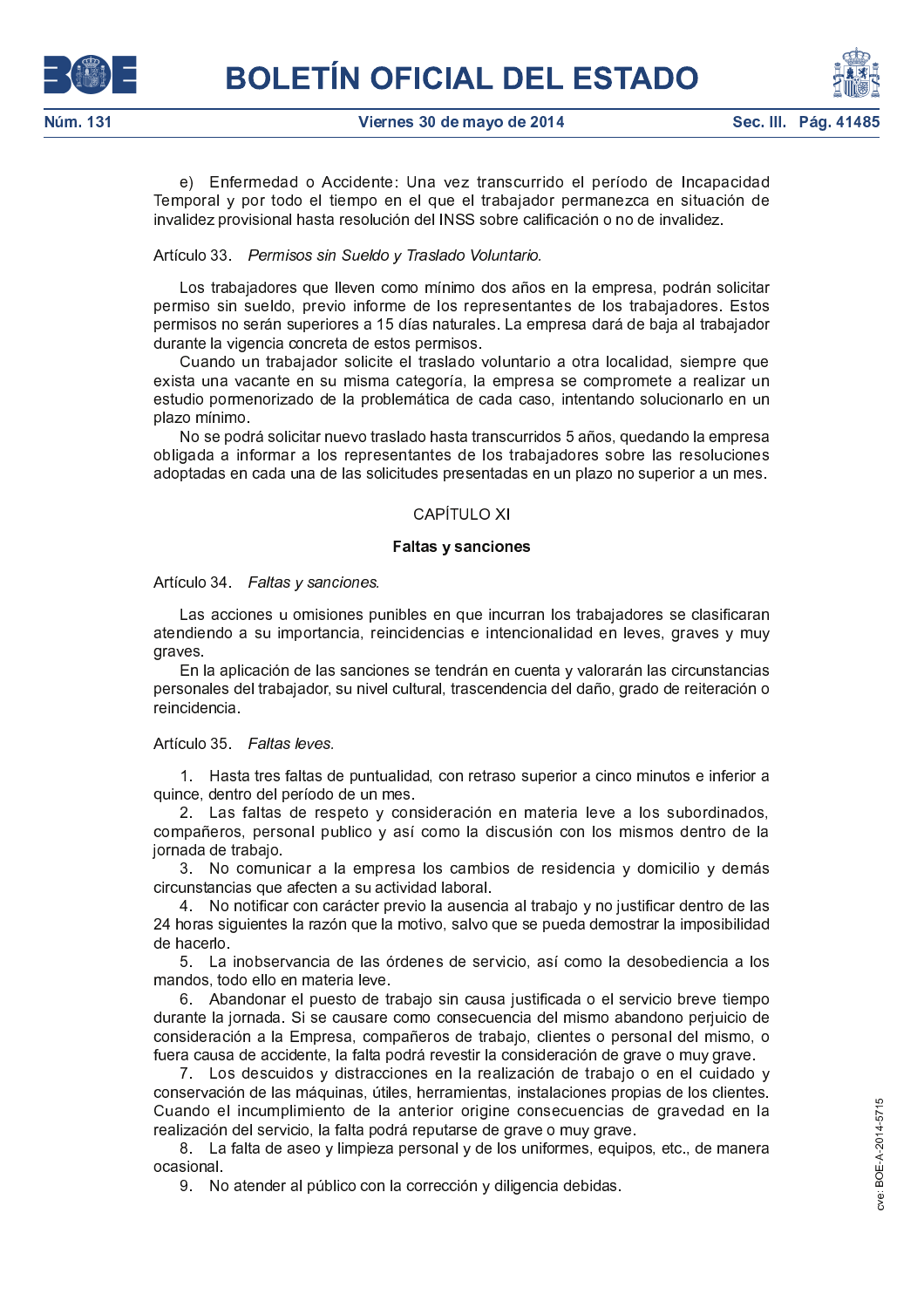# Artículo 36. Faltas graves.

1. El cometer dos faltas leves en el período de un trimestre, excepto en la puntualidad, aunque sean de distinta naturaleza, siempre que hubiera mediado sanción comunicada por escrito.

2. Más de tres faltas de puntualidad en la asistencia al trabajo en el periodo de un mes superior a los diez minutos o hasta cuatro faltas superiores a quince minutos cada una de ellas.

3. La falta de asistencia al trabajo de un día en el período de un mes, sin causa justificada. Será muy grave si de resultas de la ausencia se causare grave perjuicio a la empresa.

4. La simulación de enfermedad o accidente y no entregar el parte de baja oficial dentro de las cuarenta y ocho horas siguientes a la emisión, salvo que se pruebe la imposibilidad de hacerlo.

5. El empleo de tiempo, uniforme, materiales, útiles, maquinas en cuestiones ajenas al trabajo o en beneficio propio.

6. El hacer desaparecer uniformes y útiles tanto de la empresa como de clientes de la misma, así como causar accidentes por dolo, negligencia o imprudencia inexcusable.

7. Las agresiones verbales o físicas por parte de los trabajadores, cualquiera que sea su puesto o cargo en la empresa, en el centro de trabajo o en el cumplimiento de un servicio, con clara intención de carácter sexual, agrediendo la dignidad e intimidad de las personas.

8. La desobediencia grave a los superiores en materia de trabajo y la réplica descortés a compañeros, mandos o público. Si implicase quebranto manifiesto a la disciplina o de ella se derivase perjuicio notorio para la Empresa, compañeros de trabajo o público se reputará muy grave.

9. La suplantación de la personalidad de un compañero al fichar o firmar, sancionándose tanto al que fecha como otros como a este último.

10. La voluntaria disminución de la actividad habitual y la negligencia y desidia en el trabajo que afecta a la buena marcha del servicio.

11. El uso, sin estar de servicio, de las insignias del cargo, o la ostentación innecesaria del mismo.

Artículo 37 Faltas muy graves.

1. La reincidencia en la comisión de falta grave en el período de seis meses, aunque sean de distinta naturaleza.

2. La falsedad, deslealtad, el fraude, el abuso de confianza y el hurto o robo, tanto a compañeros como a la empresa o a terceros relacionados con el servicio.

3. La violación del secreto de correspondencia o documentos de la empresa o de las personas de cuyos o instalaciones se realicen las prestaciones de los servicios.

4. El abandono del trabajo en puestos de responsabilidad, una vez tomado posesión de los mismos, y la inhibición o pasividad en la prestación de los mismos.

5. La disminución voluntaria y continuada del rendimiento, así como la imprudencia en acto de servicio.

6 Abuso de autoridad.

7 Competencia ilícita

8 Acoso sexual

9. Obstaculizar el ejercicio de las libertades publicas y los Derechos Sindicales reconocidos.

10. Los malos tratos de palabra u obra o enfrentamientos físicos con los compañeros de superior o inferior categoría, provocar o participar frecuentemente en riñas, pendencias o altercados en los centros de trabajo.

11. Más de doce faltas no justificadas de puntualidad cometidas en el periodo de seis meses o treinta en un año, aunque hayan sido sancionadas independientemente.



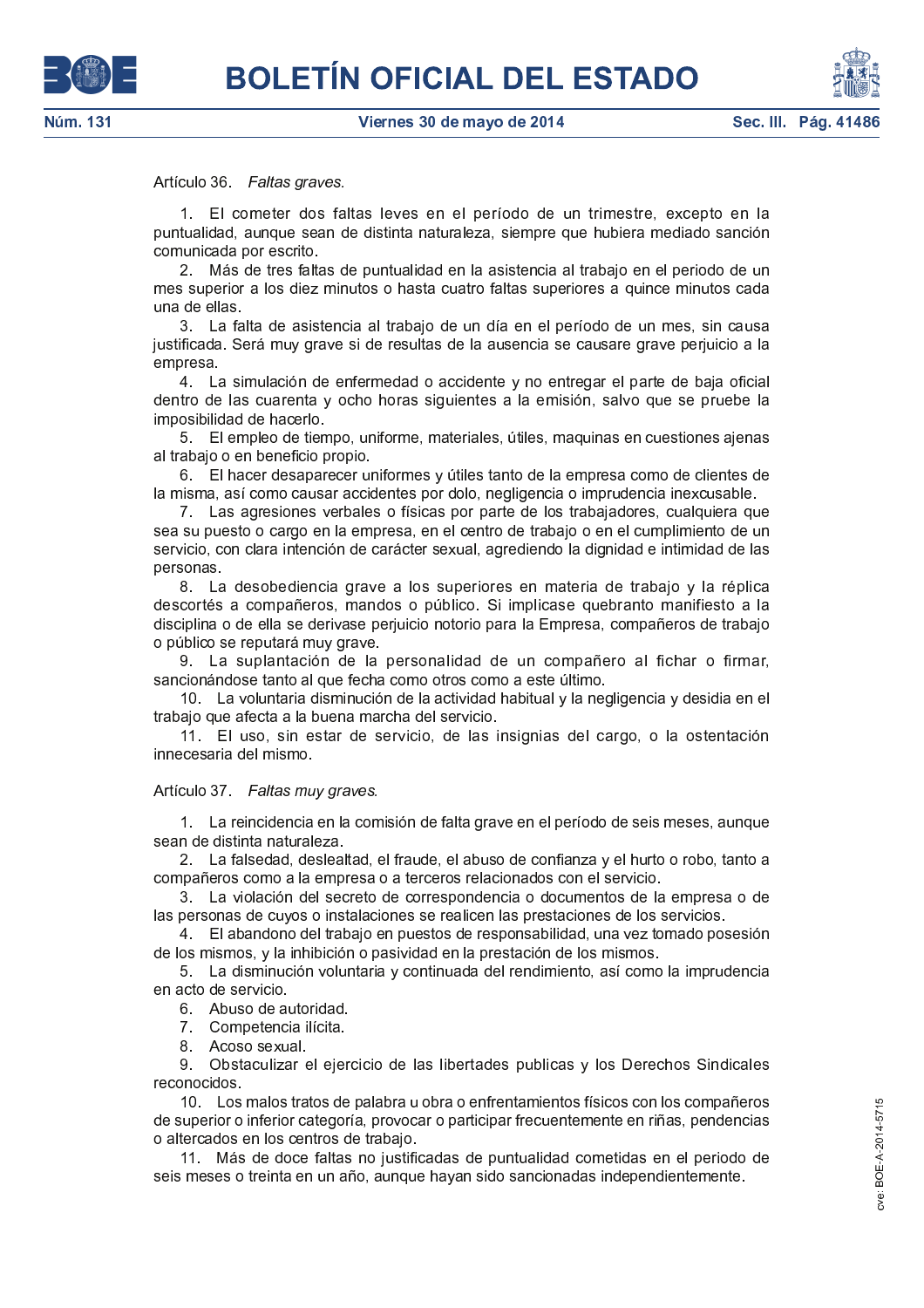

12. Tres o más faltas injustificadas al trabajo en el período de un mes, más de seis en el período de cuatro meses o más de doce en el período de un año, siempre que hayan sido sancionadas independientemente.

13. El hacer desaparecer inutilizar, causar desperfectos en máquinas, instalaciones, edificios, enseres, documentos, etc.., tanto de la Empresa como de clientes de la misma, así como causar accidentes por dolo, negligencia o imprudencia inexcusable.

14. El realizar trabajos por cuenta propia o cuenta ajena estando en situación de incapacidad laboral transitoria, así como realizar manipulaciones o falsedades para prolongar aquella situación.

15. La continuada y habitual falta de aseo y limpieza de tal índole que produzca quejas justificadas de mandos, compañeros de trabajo o terceros

16. La embriaguez habitual o toxicomanía si repercuten negativamente en el trabajo.

17 Originar riñas y pendencias en sus compañeros de trabajo o con las personas o los empleados para las que presten sus servicios.

18. La comisión de actos inmorales en el lugar de trabajo o en los locales de la Empresa, dentro de la jornada laboral

19. Entregarse a juegos, y distracciones graves, todo ello durante y dentro de la jornada de trabajo.

20. Exigir o pedir por sus servicios remuneración o premios de terceros, cualquiera que sea la forma o pretexto que para la donación se emplee.

21. La imprudencia en acto de servicio. Si implicase riesgo de accidente para si o para compañeros o personal y público, o peligro de averías para las instalaciones.

Artículo 38 Sanciones.

- 1. Por falta leve:
- a) Amonestación verbal
- b) Amonestación escrita
- 2 Por falta grave:
- a) Amonestación pública.
- b) Suspensión de sueldo de uno a quince días.
- c) Inhabilitación para el ascenso durante un año.
- 3 Por falta muy grave:
- a) Suspensión de empleo y sueldo de 16 días a dos meses.
- b) Inhabilitación para el ascenso durante tres años.
- c) Despido

Para proceder a la imposición de las anteriores sanciones se estará a lo establecido en la legislación vigente.

### Artículo 39. Prescripción.

Las faltas leves prescribirán a los 10 días, las graves a los 20 días y las muy graves a los 60 días, a partir de la fecha en que la empresa tuvo conocimiento de su comisión, y en todo caso a los seis meses de haberse cometido.

### Artículo 40. Abuso de autoridad.

Todo trabajador podrá dar cuenta por escrito a través de la representación de los trabajadores a la Dirección, de los actos que supongan abuso de autoridad de sus jefes. Siempre que se demuestre tal abuso, será considerada como falta muy grave. Recibido el escrito, la Dirección abrirá el oportuno expediente en el plazo de una semana.



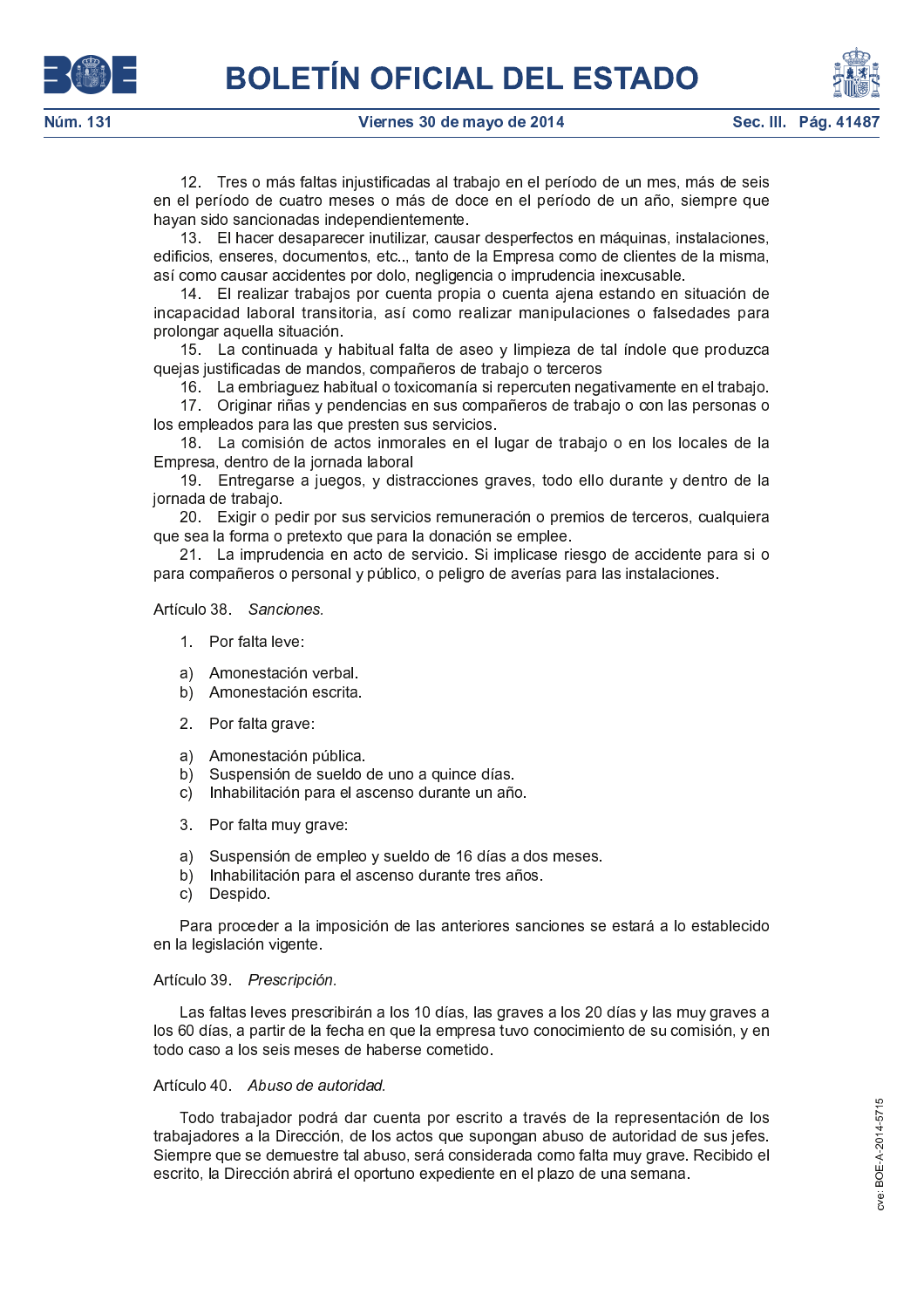



# **CAPÍTULO XII**

# **Prestaciones sociales**

### Artículo 41 Acumulación del permiso de lactancia.

El permiso de lactancia, en observancia de lo indicado en el artículo 37.4 del Estatuto de los Trabajadores podrá ser sustituido, a criterio de las interesadas o interesados, por su acumulación, en cuyo caso se pasaría a sustituir el disfrute del permiso de lactancia por un permiso de 20 días de forma continuada al descanso maternal.

Esta opción deberá ser solicitada por los interesados, en su caso, con una antelación de 15 días a la finalización del descanso maternal.

### Artículo 42. Prestaciones sociales.

### a) Póliza de seguro de accidentes:

La empresa suscribirá una Póliza de Seguro Colectivo a favor de todos y cada uno de sus trabajadores por un capital de 26.444,53 euros por muerte y 33.882,06 euros por incapacidad permanente total, ambas derivadas de accidentes sea o no laboral, excepto los producidos en competiciones deportivas oficiales de vehículos de motor. Su efecto cubrirá las 24 horas del día 1 de enero y estará en vigor durante todo el año.

Los capitales entraran en vigor a partir del día de la firma del presente Convenio Colectivo.

Los representantes de los trabajadores podrán solicitar a la empresa una copia de la póliza, antes citada, a los efectos de conocer los riesgos cubiertos y la cuantía de la misma

b) Protección a la maternidad:

Las trabajadoras embarazadas tendrán derecho a ausentarse del trabajo, sin pérdida de remuneración, para someterse a exámenes prenatales, previo aviso a la empresa acompañando justificación médica de la necesidad de la realización de estas actividades y exámenes dentro de la jornada de trabajo.

# Artículo 43: Compensación en los supuestos de Incapacidad Temporal.

a) Incapacidad temporal en caso de accidente laboral será del 100% de la tabla de retribuciones del Anexo Salarial, sin que suponga merma del importe que pudiese corresponder en las pagas extraordinarias. En el caso de que la prestación reglamentaria de la Seguridad Social sea mayor, se percibirá esta.

b) Incapacidad temporal en caso de enfermedad o accidente no laboral: La empresa complementará la prestación reglamentaria en el supuesto de hospitalización: se cobrará el 100% de la base de cotización, desde la fecha de hospitalización, durante 60 días máximo, aunque parte de dichos días esté hospitalizado y otra no, y en el período de recuperación o postoperatorio, pero siempre que siga de baja.

El trabajador deberá entregar el parte de baja en la empresa en un plazo de 48 horas.

La empresa podrá verificar el estado de enfermedad o accidente del trabajador alegado para justificar la inasistencia al trabajo, mediante reconocimiento a cargo del personal médico propio o contratado. La negativa del trabajador a someterse al mismo determinará la suspensión de los derechos económicos derivados de la situación.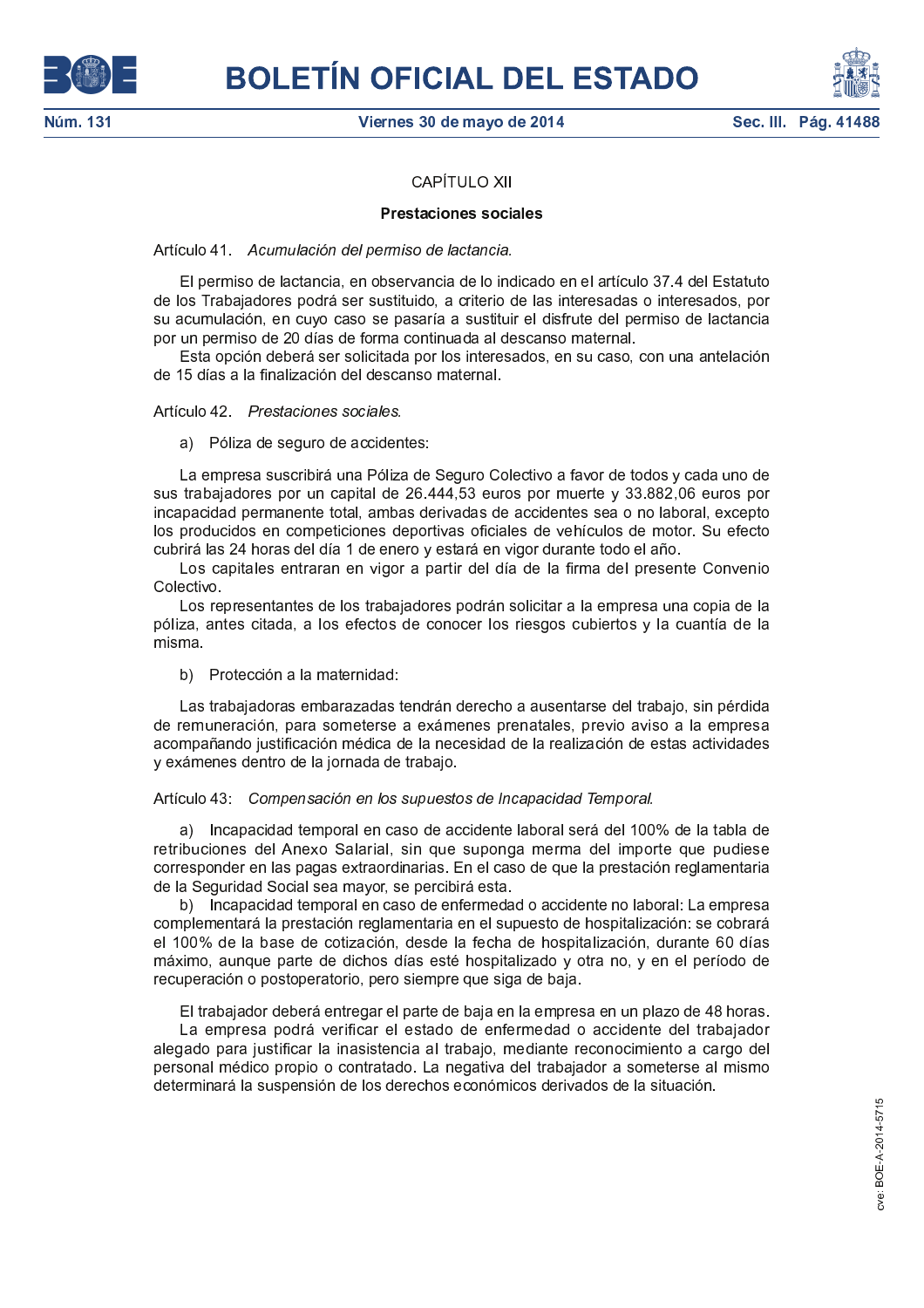



# **CAPITULO XIII**

# **Derechos sindicales**

# Artículo 44 Derechos sindicales.

La empresa descontará en la nómina mensual de los trabajadores, y a petición de éstos, el importe de la cuota sindical correspondiente.

Se estará a lo establecido en la Ley sobre derecho de información a los representantes legales de los trabajadores.

Con el fin de garantizar la efectividad en el ejercicio de su función representativa los representantes de los trabajadores tienen los siguientes derechos:

- a) Libertad de opinión y expresión.
- b) Libertas de publicación y distribución.
- c) Derecho a un tablón de anuncios.
- d) Derecho al uso de un local adecuado.
- e) Derecho a un crédito de horas retribuidas para poder ejercer sus funciones.
- 1 Derecho horario

Las horas que correspondan a los Delegados de Personal o miembros de Comités de Empresa de una misma Central Sindical podrán acumularse mediante petición escrita en el primer trimestre del año. De este modo, resultaría que uno o varios de los representantes podrían quedar «liberado» de la obligación de trabajar, pero manteniendo su derecho al salario. Una sola vez al año y dos meses antes de comenzar el año se pactarán los liberados así como las acumulaciones.

2 Preaviso y justificación.

Cuando se vaya a utilizar el crédito horario será obligatorio preavisar con antelación mínima de 24 horas.

3. Garantías de la actuación de la Representación de los Trabajadores:

a) Estabilidad en el empleo y prioridad de permanencia en la empresa en los supuestos de suspensión o extinción por causa tecnológica o económica.

b) Prioridad de permanencia de sus puestos de trabajo en caso de traslados o desplazamientos

c) No ser discriminados por ser representantes de los trabajadores.

# CAPÍTULO XIV

### **Retribuciones**

Artículo 45. Retribuciones.

La empresa garantiza la percepción de haberes por meses vencidos antes del día cinco del mes siguiente al devengo de dichos haberes. La retribución del personal comprendido en el ámbito de aplicación de este Convenio Colectivo estará constituida por el salario base y los complementos del mismo reflejados en el anexo de las tablas de retribución y corresponde a la jornada ordinaria de trabajo establecida en el presente Convenio Colectivo

El trabajador tendrá derecho a percibir anticipos a cuenta por el trabajo ya realizado, sin que pueda exceder del 90 por ciento del importe de su salario devengado hasta la fecha de su solicitud, en un plazo máximo de cuatro días hábiles desde la solicitud del mismo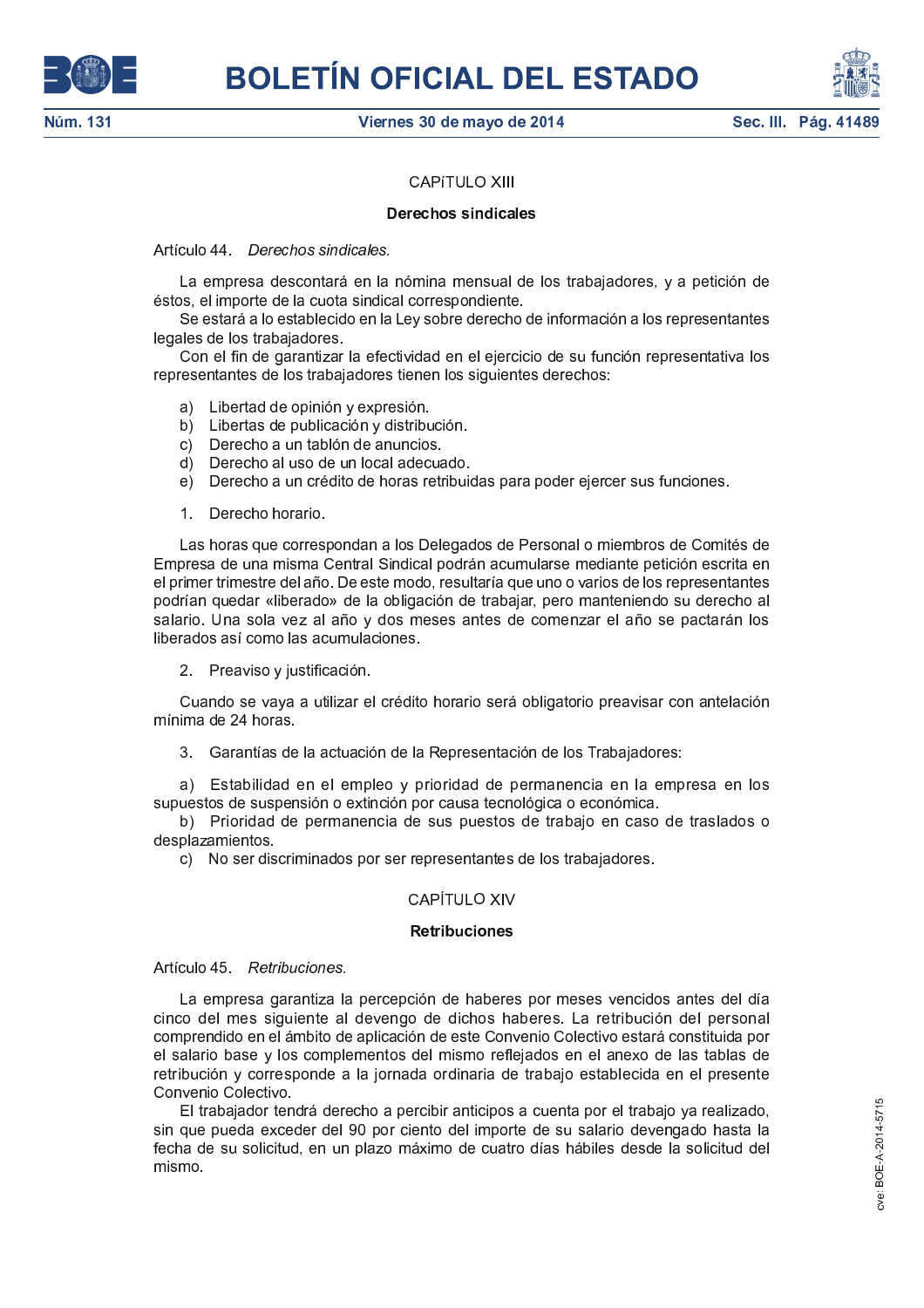



Artículo 46. Estructura salarial.

- A) Salario base
- B) Complementos:
- b 1) Antiquedad
- b.2) Personal:
- Plus salarial convenio 2014.
- b 3) De puesto de trabajo:
- Plus de Responsable o Coordinador.
- Plus de trabajo nocturno.
- b 4) De Cantidad o calidad de trabajo.
- Horas extraordinarias
- b.5) De vencimiento superior al mes:
- Paga de navidad.
- Paga de verano.
- b.6) Indemnizaciones o suplidos:
- Plus de transporte y distancia.
- Plus suplidos convenio 2014.
- A) Salario base:

Se entenderá por la retribución correspondiente, en cada una de los grupos profesionales, a una actividad normal, durante la jornada fijada en este Convenio Colectivo. El salario base se entenderá siempre referido a la jornada ordinaria establecida en este Convenio Colectivo. Si por acuerdo particular de la empresa con sus operarios se trabajara la jornada con horario restringido, el sueldo será divisible por horas, abonándose el que corresponda de forma proporcional.

- B) Complementos
- b.1) Antiquedad:

Todos los trabajadores afectados por el presente convenio disfrutarán, además de su sueldo establecido, de aumentos por año de servicio. Estos aumentos consistirán en quinquenios, cuyos importes se detallan en la tabla anexo correspondiente, comenzándose a devengar desde el mes en que se cumple el quinquenio.

b 2) Personal: Plus salarial convenio 2014:

Corresponde a la diferencia entre el total por conceptos salariales según el convenio colectivo en vigor hasta 31 de diciembre de 2013 y el total por conceptos salariales según la tabla anexa. Tiene la naturaleza de complemento personal.

- b 3) Puesto de trabajo:
- 1. Plus de Responsable o Coordinador:

Se abonará al trabajador que, además de realizar las tareas propias de su actividad, desarrolla una labor de coordinación, distribuyendo el trabajo e indicando como realizarlo, confeccionando los partes oportunos, reflejando las anomalías o incidencias que se produzcan en los servicios en ausencia del Supervisor u otro jefe, teniendo la responsabilidad de un equipo de personas.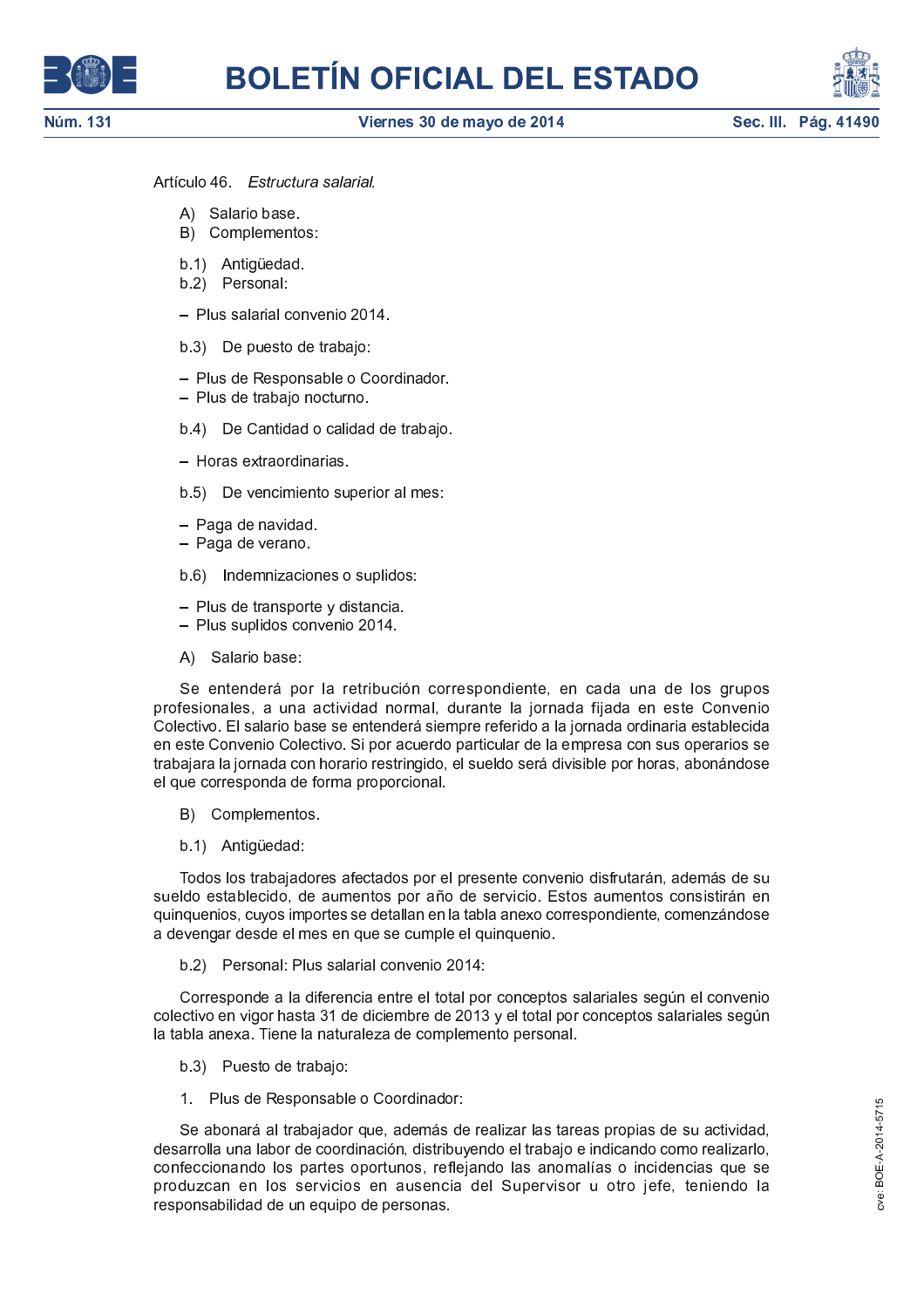



El personal que ejerza las funciones de responsable o coordinador percibirá un plus por tal concepto, de un 10 por ciento del salario base correspondiente establecido en este Convenio, en tanto las tenga asignadas y las realice.

2 Plus de nocturnidad.

Se fija un plus de trabajo nocturno por hora trabajada. Se entenderá por trabajo nocturno el realizado entre las veintidós horas y las seis horas del día siguiente. Si las horas trabajadas en jornada nocturna excedieran de cuatro se abonará el plus correspondiente a la jornada trabajada, con un máximo de ocho horas. El importe de la hora nocturna será de 0,53 euros.

b.4) De cantidad o calidad de trabaio.

1 Horas extraordinarias:

Se estará a lo establecido en el presente Convenio Colectivo y en el artículo 35 del Estatuto de los Trabajadores.

b 5) De vencimiento superior al mes.

1 Paga de junio:

Se devengará del 1 de julio al 30 de junio. El pago se realizará entre el 15 y el 30 de junio, siendo el importe el salario base más antigüedad más plus de actividad.

2 Paga de navidad:

Se devengará del 1 de enero al 31 de diciembre. El pago se realizará entre el 15 y el 30 de diciembre, siendo el importe del salario base más antigüedad más plus actividad.

b 6) Indemnizaciones o suplidos

1 Plus de transporte y distancia.

Se establece como compensación a los gastos de desplazamiento y medios de transporte dentro de la localidad, así como desde el domicilio al centro de trabajo y su regreso, siendo el importe proporcional a la jornada establecida en el contrato del trabajador. Se abonará en 12 mensualidades.

2 Plus suplidos convenio 2014

Corresponde a la diferencia entre el total por plus transporte y plus vestuario según el convenio colectivo en vigor hasta 31 de diciembre de 2013 y el total por dichos conceptos según la tabla anexa. Tiene naturaleza extrasalarial o compensatoria.

Artículo 47 Cuantía de las retribuciones.

Las retribuciones durante la vigencia de este convenio serán las establecidas en el Anexo I Salarial

Para aquellos trabajadores cuyo salario actual sea superior al establecido en las tablas anexas, se crean dos nuevos conceptos:

a) Plus salarial convenio 2014: Corresponde a la diferencia entre el total anual por conceptos salariales según el convenio colectivo en vigor hasta 31 de diciembre de 2013 y el total anual por conceptos salariales según la tabla anexa. Como se establece en este convenio, este complemento tiene naturaleza de complemento personal y se abonará en 12 mensualidades

b) Plus suplidos convenio 2014: Corresponde a la diferencia entre el total anual por plus transporte y plus vestuario según el convenio colectivo en vigor hasta 31 de diciembre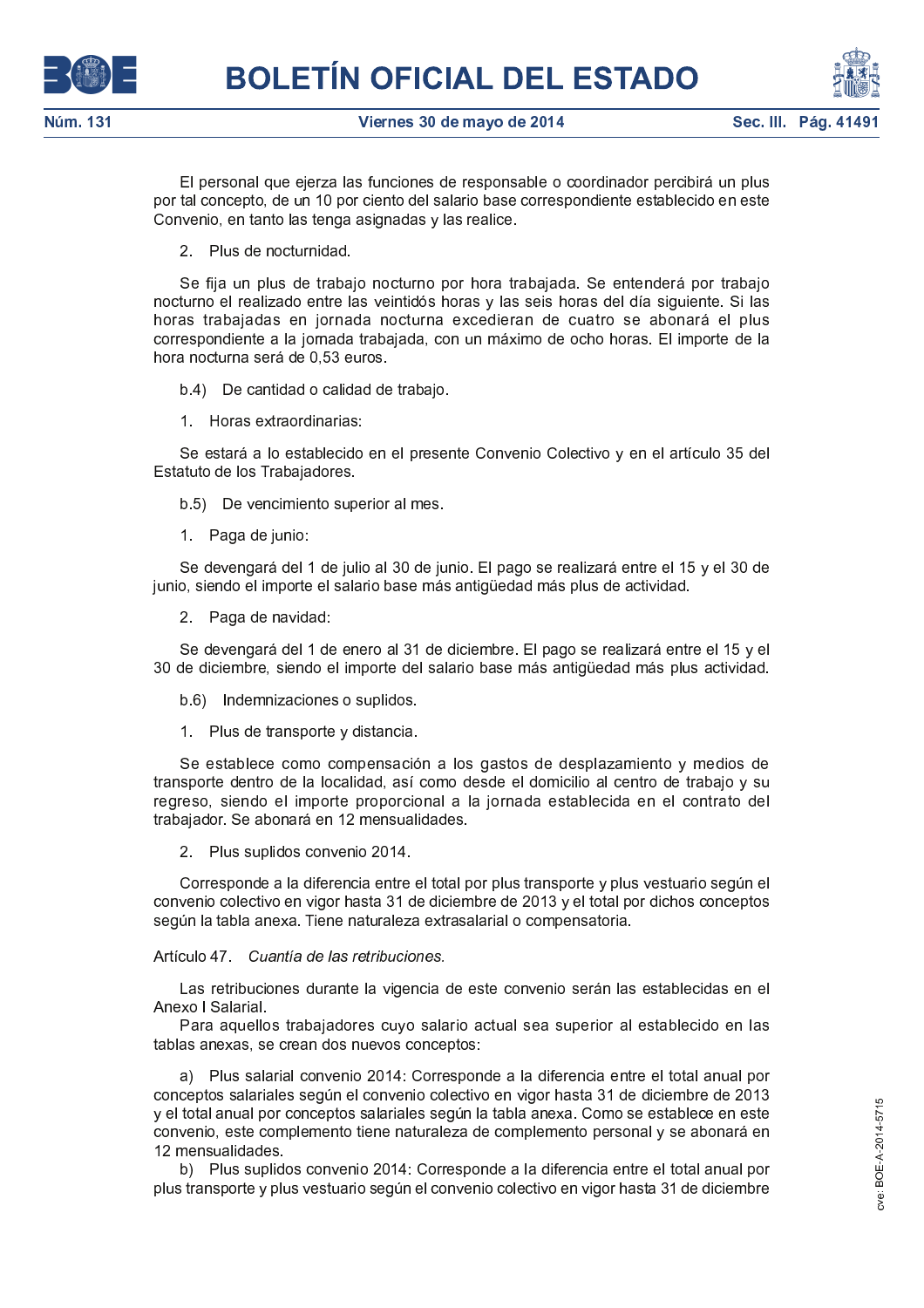





de 2013 y el total anual por dichos conceptos según la tabla anexa. Como se establece en este convenio, este complemento extrasalarial tiene naturaleza de complemento «ad personam» y se abonará en 12 mensualidades.

# CAPÍTULO XV

### Varios

### Artículo 48 Vestuario.

Se consideran uniformes y distintivos las prendas y efectos de uso personal que el trabajador debe utilizar de forma obligatoria para su correcta presentación ante los clientes de la empresa, a fin de que estos puedan reconocer su cargo y cometido durante el servicio.

La empresa facilitará cada dos años al personal operativo que lo solicite las siguientes prendas:

- Tres camisas de verano o polos.
- Tres camisas de invierno o polos.
- Dos corbatas, en caso de dotar de camisa.
- Dos pantalones o faldas de invierno.
- Dos pantalones o faldas de verano.
- Dos pares de zapatos.
- Un anorak (cuando sea necesario).
- Un cinturón
- Dos ierséis

La empresa, de acuerdo con los Comités de Seguridad y Salud Laboral, podrá suprimir, sustituir o ampliar las anteriores prendas para adaptarlas a las condiciones concretas de prestación de los servicios.

Asimismo, se facilitará, en caso de servicios especiales o exteriores, las prendas que se consideren necesarias. La empresa, de acuerdo con los Comités de Seguridad y Salud Laboral adoptará las medidas tendentes a mejorar las prendas de vestuario.

# Artículo 49. Igualdad.

La igualdad entre géneros es un principio universal reconocido en el ordenamiento jurídico español. El Tratado de Ámsterdam del 1 de mayo de 1997, la Directiva 2004/113/CE, de 13 de diciembre de 2004, por la que se aplica el principio de igualdad de trato entre hombres y mujeres, el artículo 14 de la Constitución Española y la Ley Orgánica 3/2007, de 22 de marzo, para la igualdad efectiva de mujeres y hombres determinan la obligación de respetar la igualdad de trato y oportunidades en el ámbito laboral, debiéndose adoptar, con esta finalidad, las medidas dirigidas a evitar cualquier tipo de discriminación laboral entre mujeres y hombres, medidas que deberán negociarse entre las empresas y los representantes legales de los trabajadores

La empresa y los trabajadores se reafirman en su compromiso para conseguir la igualdad de oportunidades entre mujeres y hombres mediante la elaboración y aplicación del Plan de Igualdad, así como de cumplir con lo establecido por la Ley de Igualdad efectiva entre mujeres y hombres. Positivamente, la aportación que el empleo femenino proporciona al mercado laboral, y por ello la mejora de la presencia de las mujeres, tanto cuantitativa como cualitativamente, en la empresa puede considerarse un beneficio para la misma y un objetivo a conseguir.

Conseguir la igualdad real supone no sólo evitar las discriminaciones por razón de sexo, sino también conseguir la igualdad real entre mujeres y hombres en el acceso a la empresa, la contratación, promoción profesional, retribución, la conciliación de la vida laboral y personal y en la prevención del acoso sexual y por razón de sexo.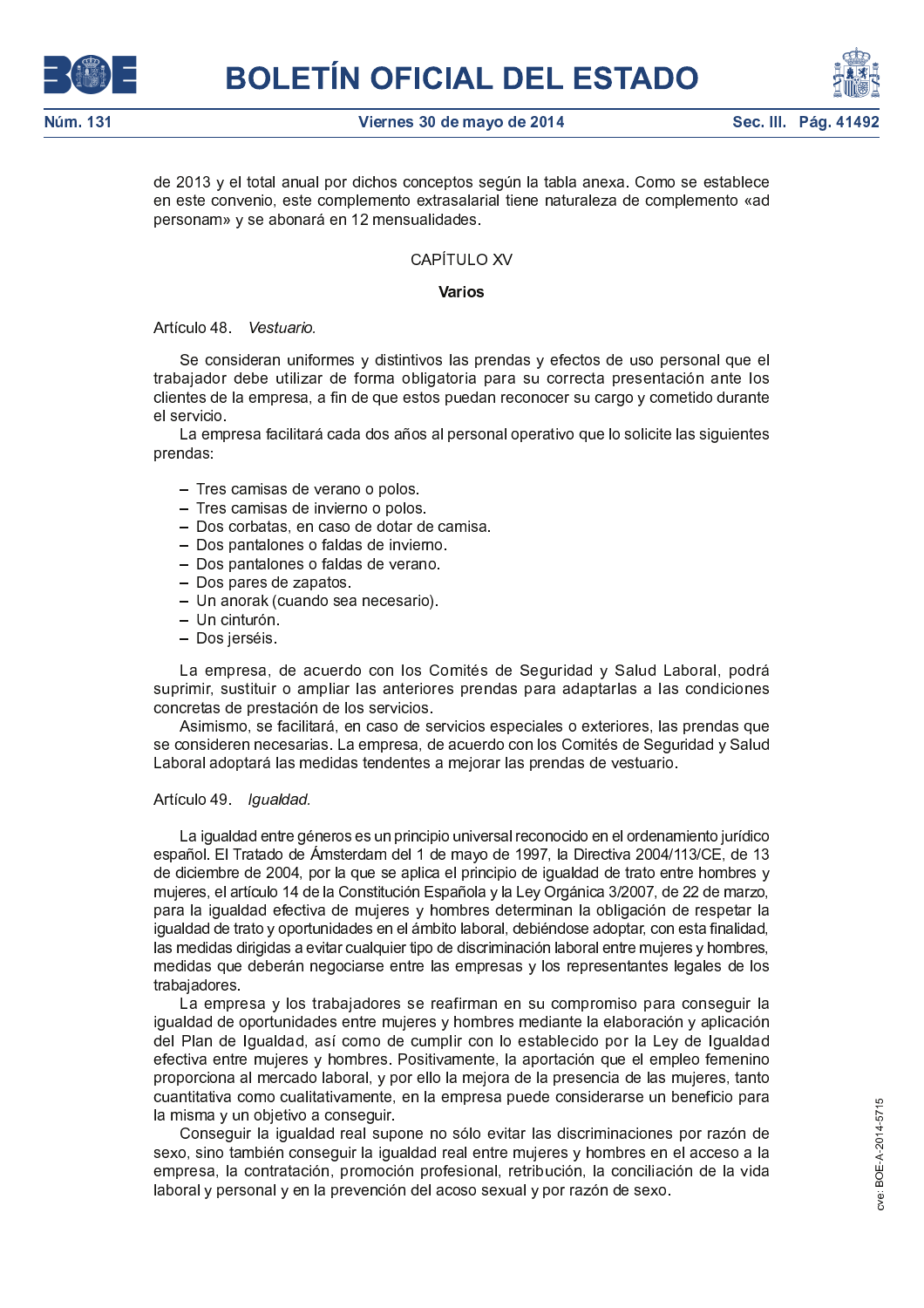

El plan de igualdad de la empresa:

- Afecta a la totalidad de la plantilla, mujeres y hombres.

- Adopta la transversalidad de género como uno de sus principios rectores y una estrategia para hacer efectiva la igualdad, lo que implica incorporar la perspectiva de género en la gestión de la empresa, en todas sus políticas y niveles de gestión.

- Ha de ser preventivo, eliminando cualquier posibilidad de discriminación por razón de sexo.

- Ha de ser dinámico y abierto a cambios en función de las necesidades detectadas en la puesta en marcha o en el seguimiento que se realicen de las acciones

- Debe incluir el compromiso de la empresa de garantizar los recursos humanos y materiales necesarios para su implementación, seguimiento y evaluación.

- Regulará la comisión de igualdad, cuya composición será paritaria y que como mínimo se reunirá anualmente para elaborar un informe sobre evaluación de la situación, valorando el alcance y efectividad de las medidas adoptadas y ajustando la estrategia y acciones concretas del periodo siguiente.

- Tendrá como objetivos principales:

1. Integrar la igualdad de trato y oportunidades entre mujeres y hombres en la empresa.

2. Integrar la perspectiva de género en la gestión de la empresa.

3. Facilitar la conciliación de la vida personal, familiar y laboral de las personas de la plantilla.

4 Incluirá al menos los siguientes ejes de acción:

- a) Acceso al empleo
- b) Promoción en el empleo.
- c) Formación.
- d) Conciliación
- e) Prevención del acoso.
- Imagen igualitaria de la empresa.  $f$

Artículo 50 Protocolo de actuación en materia de acoso.

Conscientes de la necesidad de proteger los derechos fundamentales de la persona y especialmente su dignidad en el ámbito laboral, se reconoce la necesidad de prevenir y erradicar todos aquellos comportamientos y factores organizativos que pongan de manifiesto conductas de acoso en el ámbito laboral.

Por ello, las partes suscriben el presente Protocolo, cuyo objeto es el establecimiento de compromisos en orden a la información, prevención, mediación y supresión de conductas en materia de acoso en el trabajo, así como el establecimiento de un procedimiento interno, sumario y rodeado de las garantías de confidencialidad que la materia exige, con el fin de canalizar las quejas que puedan producirse y propiciar su solución dentro de la empresa.

### 1. Principios generales

1.1 En el convencimiento de que toda persona tiene derecho a recibir un trato cortés, respetuoso y digno en el ámbito laboral, las partes firmantes se obligan en sus actuaciones a propiciar las garantías que faciliten aquél, con el fin de crear un entorno laboral exento de todo tipo de acoso

1.2 Las partes firmantes reconocen que los comportamientos que puedan entrañar acoso son perjudiciales, no solamente para las personas directamente afectadas, sino también para el entorno global de la empresa, y son conscientes de que la persona que se considere afectada tiene derecho, sin perjuicio de las acciones administrativas y judiciales que le correspondan, a solicitar una actuación mediadora que sea dilucidada de forma sumaria por los cauces previstos en este Protocolo.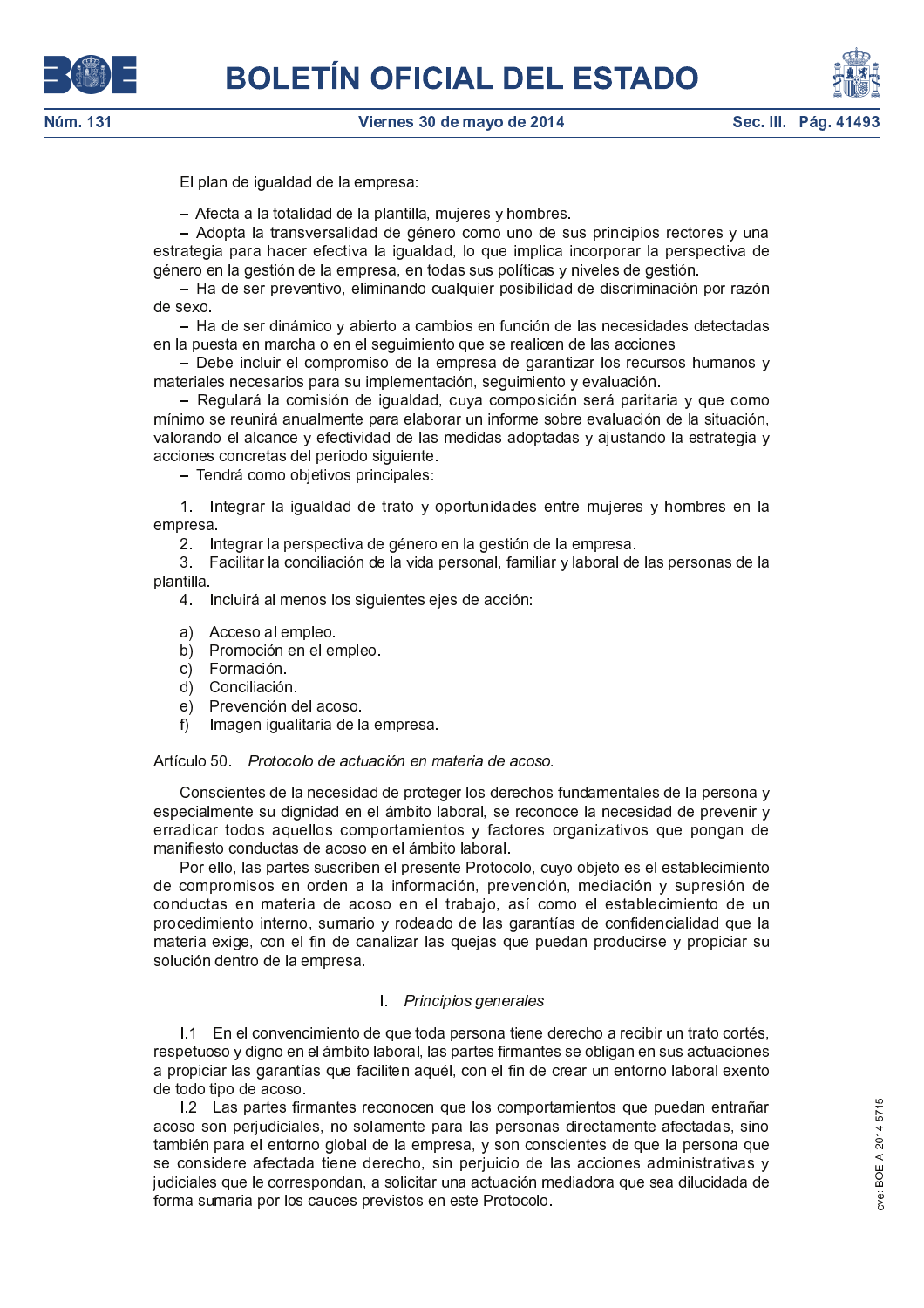Sec. III. Pág. 41494

1.3 Las partes firmantes aceptan su obligación de salvaguardar el derecho a la intimidad y la confidencialidad ante la presentación de toda queja en materia de acoso, así como en los procedimientos que se inicien al efecto.

1.4 Las partes firmantes reconocen el interés de adoptar procedimientos de mediación alternativos para solventar conflictos en materia de acoso, procedimientos que no sustituyen, interrumpen, ni amplían los plazos para las reclamaciones y recursos establecidos en la normativa vigente, quedando suspendidos los procedimientos previstos en el presente Protocolo en el mismo momento en que se tenga noticia de la apertura de procedimientos administrativos disciplinarios, demandas o querellas ante la jurisdicción competente.

# II Definiciones

II.1 A efectos del presente Protocolo, la expresión «persona protegida» se refiere a las personas amparadas por el mismo e incluye a todo el personal que preste sus servicios en la empresa.

Incluye a cualquier persona que se haya encontrado en alguna de las situaciones descritas en los párrafos anteriores que alegue que su relación con la empresa llegó a su término debido a una situación de acoso, y que invoque el presente Protocolo en un plazo máximo de un mes desde la fecha en que concluyó dicha relación, salvo los supuestos en los que dicho término sea debido a la llegada de la fecha de finalización del contrato o a cualquier otra de las causas previstas en el momento de la firma del mismo.

II.2 La expresión «acoso» alcanza toda conducta, declaración o solicitud que, realizada con una reiteración y sistematicidad, pueda considerarse ofensiva, humillante, violenta o intimidatoria, siempre que se produzca en el lugar de trabajo o con ocasión de éste y que implique el insulto, menosprecio, humillación, discriminación o coacción de la persona protegida en el ámbito psicológico, sexual y/o ideológico, pudiendo llegar a lesionar su integridad a través de la degradación de las condiciones de trabajo, cualquiera que sea el motivo que lleve a la realización de esa conducta.

La expresión «acoso» incluye las manifestaciones que se enumeran a continuación, si bien estas no constituyen una lista cerrada, siendo por tanto posible la inclusión de supuestos no expresamente definidos en la misma:

A) Medidas destinadas a aislar de la actividad profesional a una persona protegida, con ataques a su rendimiento, manipulación de su reputación y vaciamiento de funciones.

B) Abuso de poder, con fijación de objetivos inalcanzables o asignación de tareas imposibles, control desmedido del rendimiento y denegación injustificada del acceso a periodos de licencia y actividades de formación.

C) Contacto físico deliberado y no solicitado, comentarios, gestos o insinuaciones de carácter sexual no consentido, solicitud de favores sexuales, y cualquier otro comportamiento que tenga como causa o como objetivo la discriminación, el abuso o la humillación del trabajador por razón de su sexo.

D) Acciones destinadas a discriminar, aislar o desacreditar a una persona por razón de su adscripción ideológica, política o sindical, manipulando su reputación u obstaculizando su función representativa en la Universidad.

# III. Prevención

 $III.1 -$ El presente Protocolo será difundido por las partes firmantes entre las personas protegidas, encontrándose disponible en la intranet de la empresa.

III.2 A fin de realizar el seguimiento y la evaluación del presente Protocolo, la Comisión de Igualdad realizará encuestas y estudios anónimos, con el fin de evaluar la naturaleza y frecuencia de los casos de acoso, haciéndose pública la información y los datos recogidos

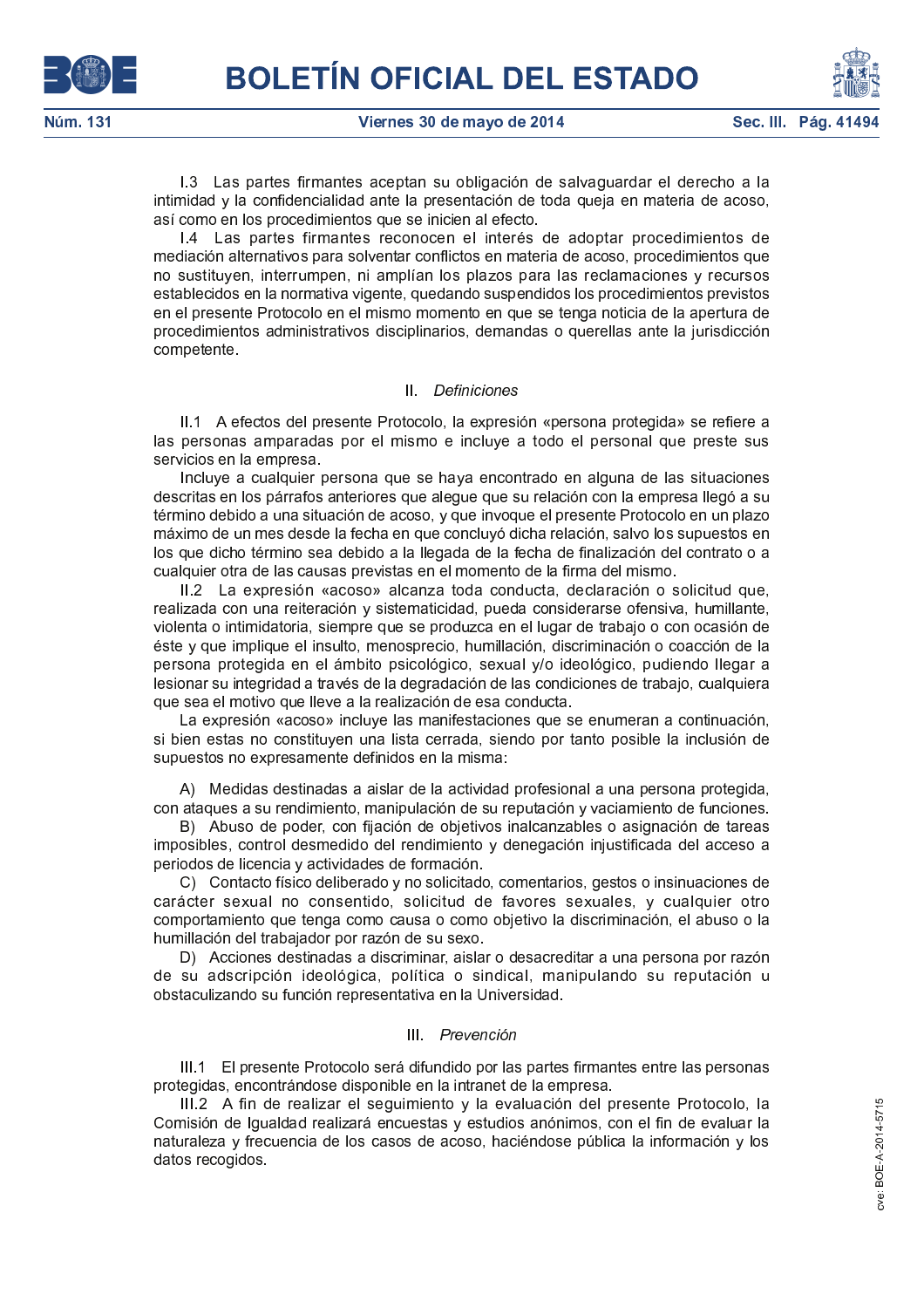

III.3 La empresa velará por el mantenimiento de una estructura y unas formas organizativas que eviten el acoso, así como por el diseño y la planificación de políticas y programas de formación adaptados al efecto.

# IV. Proceso de resolución acordada en materia de acoso

Las personas protegidas que consideren que están siendo objeto de acoso **IV 1** deberán intentar la resolución acordada mediante el diálogo con el individuo o grupo de que se trate.

IV.2 Para iniciar este Protocolo, la persona protegida deberá presentar escrito de queja ante la Comisión de Igualdad, la cual le facilitará información sobre el desarrollo del procedimiento y le remitirá, en su caso, al departamento de Recursos Humanos para que pueda facilitarle asesoramiento en relación con el proceso de resolución acordada iniciado

En el desarrollo de estas funciones, la Comisión de Igualdad podrá contar con el apoyo de la asesoría jurídica así como de los profesionales y expertos en la materia que considere necesario.

IV.3 La Comisión de Igualdad informará al Departamento de Recursos Humanos, del inicio del proceso de resolución acordada en materia de acoso.

IV.4 La Comisión de igualdad propiciará sendas reuniones entre las partes implicadas, así como, cuando sea posible y aconsejable, un careo entre las mismas con objeto de intentar la solución del caso a través del diálogo con la mediación de otros expertos en la materia que hayan sido requeridos para ello por parte de la Comisión de Igualdad

A esta reunión deberán acudir, siempre que sean requeridos para ello, los responsables de los Departamentos afectados o, en su caso, los inmediatos superiores de los mismos

Las partes implicadas podrán acudir a esta reunión acompañados de un integrante de la plantilla de la empresa, sea o no representante de los trabajadores, previa comunicación a la Comisión de Igualdad.

IV.5 La reunión deberá producirse en un plazo breve, que no superará los 15 días hábiles desde la formulación de la queja. Si la persona protegida considera que se prolonga innecesariamente o no queda satisfecha con la propuesta de solución alcanzada, podrá acudir a cualquier otra de las posibilidades previstas en este Protocolo.

IV.6 Celebrada la reunión, los expertos en la materia que hayan sido requeridos para intervenir por parte de la Comisión de Igualdad deberán remitir a las partes implicadas un informe de diagnóstico de la situación que contendrá una propuesta de solución, y al que deberán contestar en el plazo máximo de 5 días hábiles.

Una vez contestado por las partes implicadas, los expertos que hayan sido requeridos para intervenir deberán remitir el informe de diagnóstico de la situación a la Comisión de Igualdad, indicando si se ha alcanzado una solución y, en su caso, los términos de la misma.

La Comisión de Igualdad comunicará a las partes implicadas la conclusión del proceso de resolución acordada descrito, reflejando, en su caso, los términos del acuerdo alcanzado.

IV.7 Al término del proceso descrito, las personas protegidas que lo consideren necesario podrán solicitar a la empresa la adopción de la medida cautelar, consistente en el cese inmediato del trabajo junto a la persona o personas referidas en el escrito de queja. Esta medida podrá ser revocada si desaparecieran las circunstancias que la motivaron.

La asunción o revocación de esta medida cautelar requerirá informe previo del Jefe del Departamento afectado o, en su caso, del inmediato superior, sin que pueda conllevar ningún tipo de represalia o trato desfavorable alguno.

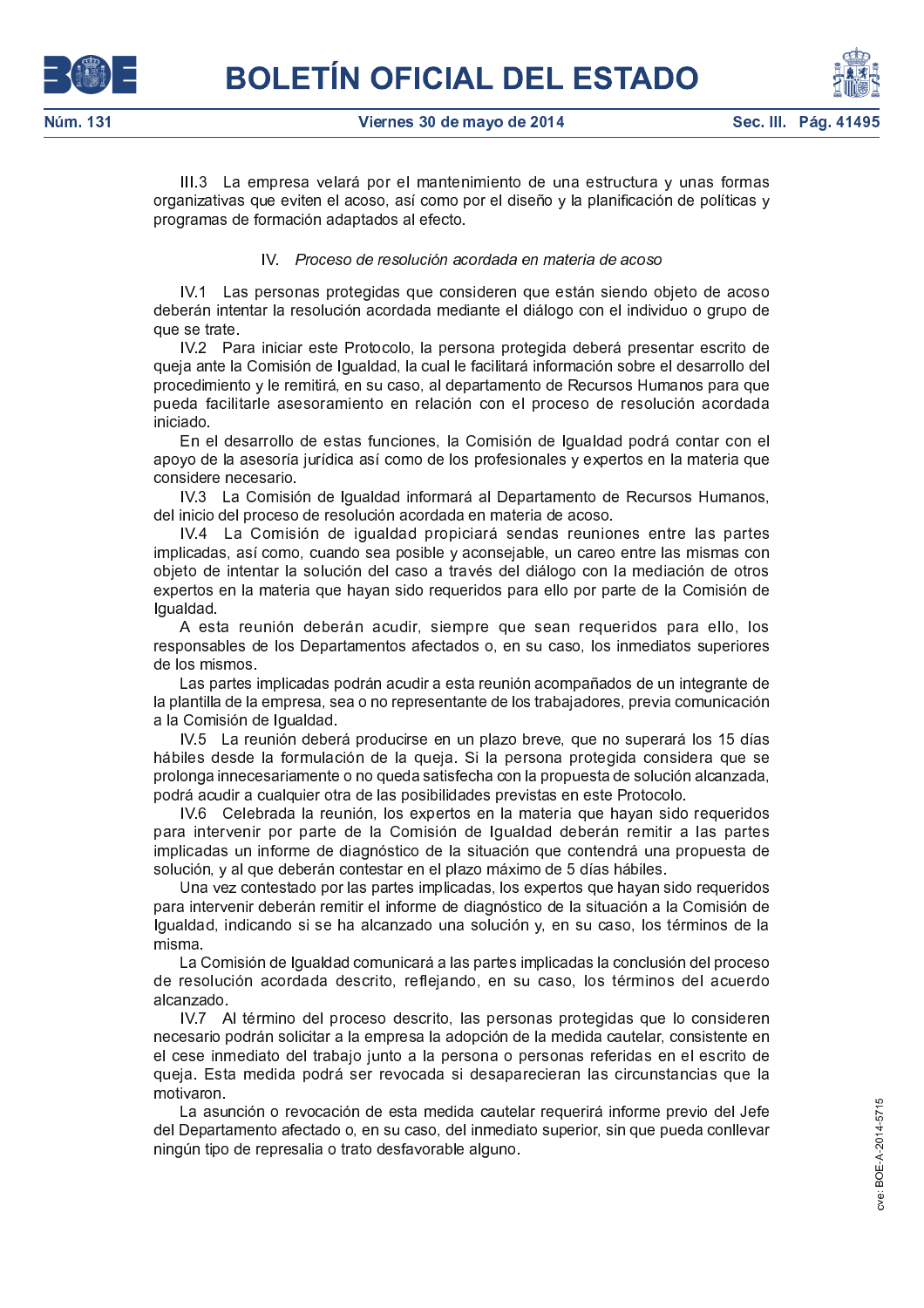

# Viernes 30 de mayo de 2014



#### Disposiciones adicionales V.

V.1 Si advirtiera delito, la Comisión de Igualdad suspenderá el procedimiento notificándolo a las partes y a la Dirección de Recursos Humanos.

V.2 Toda la información relativa a quejas en materia de acoso se tratará de modo que se proteja el derecho a la intimidad de las partes implicadas.

V.3 El inicio del procedimiento establecido en el presente Protocolo no interrumpe ni amplia los plazos de las reclamaciones y los recursos establecidos en la normativa vigente

V.4 Sin perjuicio de cuantas medidas cautelares puedan adoptarse, la presentación de una acción en vía judicial dejará en suspenso el procedimiento que se contempla en el presente Protocolo.

### Artículo 51 Protección contra la violencia de género.

La trabajadora víctima de violencia de género que se vea obligada a abandonar el puesto de trabajo en la localidad donde venía prestando sus servicios, para hacer efectiva su protección o su derecho a la asistencia social integral tendrá derecho preferente a ocupar otro puesto de trabajo, del mismo Grupo Profesional que la empresa tenga vacante en cualquier otro de sus centros de trabajo.

En tales supuestos, la empresa estará obligada a comunicar a la trabajadora las vacantes existentes en dicho momento o las que se pudieran producir en el futuro.

El traslado o el cambio de centro de trabajo tendrá una duración inicial de seis meses, durante los cuales la empresa tendrá la obligación de reservar el puesto de trabajo que anteriormente ocupaba la trabajadora.

Terminado este período, la trabajadora podrá optar entre el regreso a su puesto de trabajo anterior o la continuidad en el nuevo. En este último caso, desaparecerá la mencionada obligación de reserva.

Las ausencias o faltas de puntualidad al trabajo, motivadas por la situación física o psicológica derivada de la violencia de género, se considerarán justificadas cuando así lo determinen los servicios sociales de atención o servicios de salud, según proceda, sin perjuicio de que dichas ausencias sean comunicadas por la trabajadora a la empresa a la mavor brevedad.

En el supuesto de la trabajadora que se vea obligada a abandonar su puesto de trabajo como consecuencia de ser víctima de violencia de género, el período de suspensión tendrá una duración inicial que no podrá exceder de seis meses, salvo que de las actuaciones de tutela judicial resultase que la efectividad del derecho de protección de la víctima requiriese la continuidad de la suspensión. En este caso, el juez podrá prorrogar la suspensión por períodos de tres meses, con un máximo de dieciocho meses.

La trabajadora víctima de violencia de género tendrá derecho, para hacer efectiva su protección o su derecho a la asistencia social integral, a la reducción de la jornada de trabajo con disminución proporcional del salario o a la reordenación del tiempo de trabajo en los términos establecidos en este Convenio Colectivo o conforme al acuerdo entre la empresa y la trabajadora afectada.

En todo lo no previsto en el presente artículo, se estará a lo establecido en la Ley 1/2004, de medidas de protección integral contra la violencia de género.

#### Artículo 52. Inaplicación de las condiciones de trabajo en determinadas materias.

El presente convenio colectivo es de obligación para empresa y los trabajadores incluidos dentro de su ámbito de aplicación y durante todo el tiempo de su vigencia.

Sin perjuicio de lo anterior, cuando concurran causas económicos, técnicas, organizativas o de producción se podrá proceder, previo desarrollo de un periodo de consultas en los términos del artículo 41.4 del Estatuto de los Trabajadores y Trabajadoras a inaplicar las condiciones de trabajo pactadas en el presente convenio siempre de